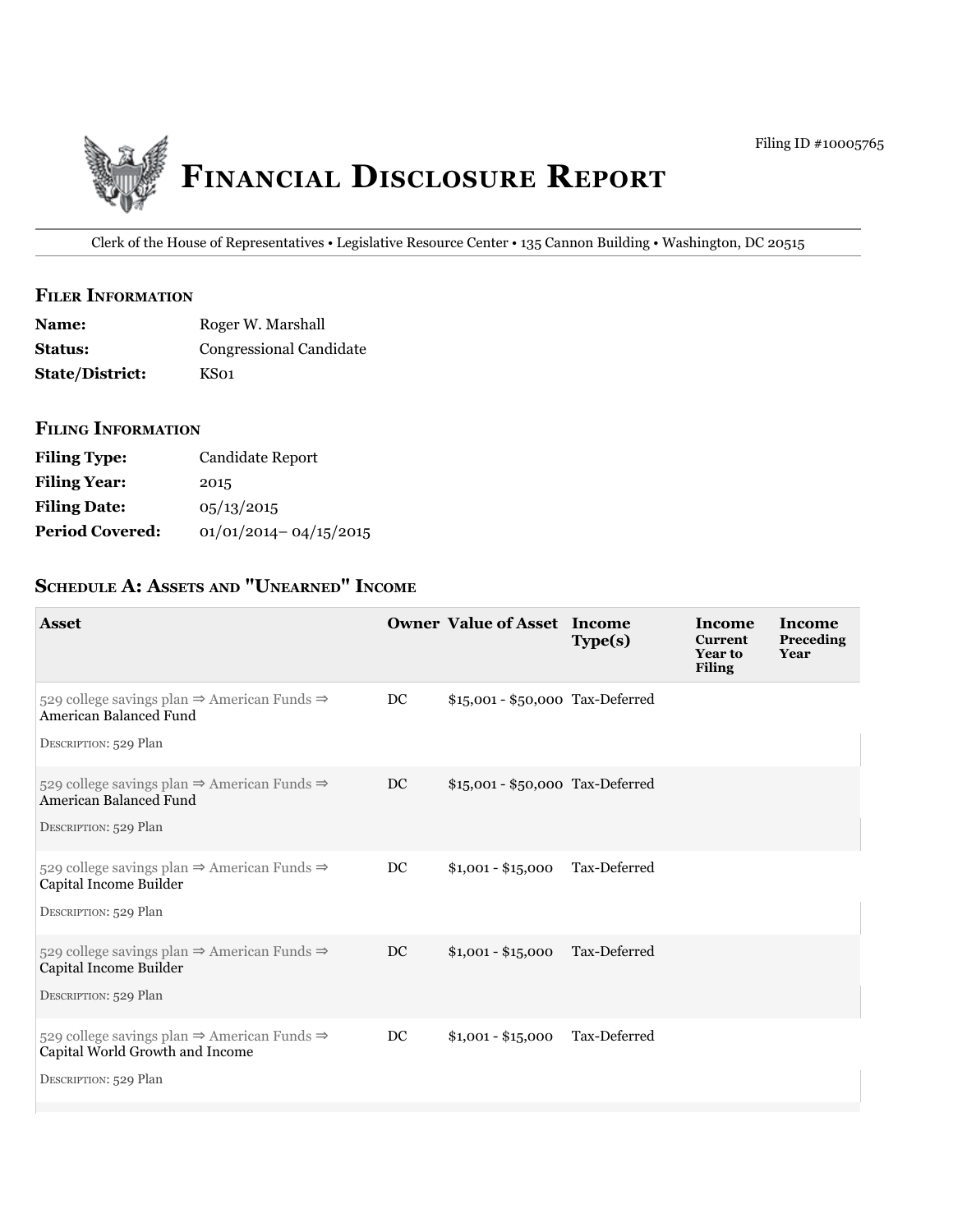| <b>Asset</b>                                                                                                                        |    | <b>Owner Value of Asset Income</b> | Type(s)      | <b>Income</b><br><b>Current</b><br>Year to<br><b>Filing</b> | Income<br>Preceding<br>Year |
|-------------------------------------------------------------------------------------------------------------------------------------|----|------------------------------------|--------------|-------------------------------------------------------------|-----------------------------|
| 529 college savings plan $\Rightarrow$ American Funds $\Rightarrow$<br>New Perspective Fund<br>DESCRIPTION: 529 Plan                | DC | $$1,001 - $15,000$                 | Tax-Deferred |                                                             |                             |
| 529 college savings plan $\Rightarrow$ American Funds $\Rightarrow$<br>New Perspective Fund<br>DESCRIPTION: 529 Plan                | DC | $$1,001 - $15,000$                 | Tax-Deferred |                                                             |                             |
| 529 college savings plan $\Rightarrow$ American Funds $\Rightarrow$<br>New World Fund<br>DESCRIPTION: 529 Plan                      | DC | $$1,001 - $15,000$                 | Tax-Deferred |                                                             |                             |
| 529 college savings plan $\Rightarrow$ American Funds $\Rightarrow$<br>New World Fund<br>DESCRIPTION: 529 Plan                      | DC | $$1,001 - $15,000$                 | Tax-Deferred |                                                             |                             |
| 529 college savings plan $\Rightarrow$ American Funds $\Rightarrow$<br>Short-Term Bond Fund of America<br>DESCRIPTION: 529 Plan     | DC | $$1,001 - $15,000$                 | Tax-Deferred |                                                             |                             |
| 529 college savings plan $\Rightarrow$ American Funds $\Rightarrow$<br>Short-Term Bond Fund of America<br>DESCRIPTION: 529 Plan     | DC | $$1,001 - $15,000$                 | Tax-Deferred |                                                             |                             |
| 529 college savings plan $\Rightarrow$ American Funds $\Rightarrow$<br>The Bond Fund of America<br>DESCRIPTION: 529 Plan            | DC | $$1,001 - $15,000$                 | Tax-Deferred |                                                             |                             |
| 529 college savings plan $\Rightarrow$ American Funds $\Rightarrow$<br>The Growth Fund of America<br>DESCRIPTION: 529 Plan          | DC | $$1,001 - $15,000$                 | Tax-Deferred |                                                             |                             |
| 529 college savings plan $\Rightarrow$ American Funds $\Rightarrow$<br>The Growth Fund of America<br>DESCRIPTION: 529 Plan          | DC | $$1,001 - $15,000$                 | Tax-Deferred |                                                             |                             |
| 529 college savings plan $\Rightarrow$ Waddell & Reed $\Rightarrow$<br><b>Invest Ed Growth Portfolio A</b><br>DESCRIPTION: 529 Plan | DC | \$15,001 - \$50,000 Tax-Deferred   |              |                                                             |                             |
| 529 college savings plan $\Rightarrow$ Waddell & Reed $\Rightarrow$<br>Invest Ed Growth Portolio A<br>DESCRIPTION: 529 Plan         | DC | \$15,001 - \$50,000 Tax-Deferred   |              |                                                             |                             |
|                                                                                                                                     |    |                                    |              |                                                             |                             |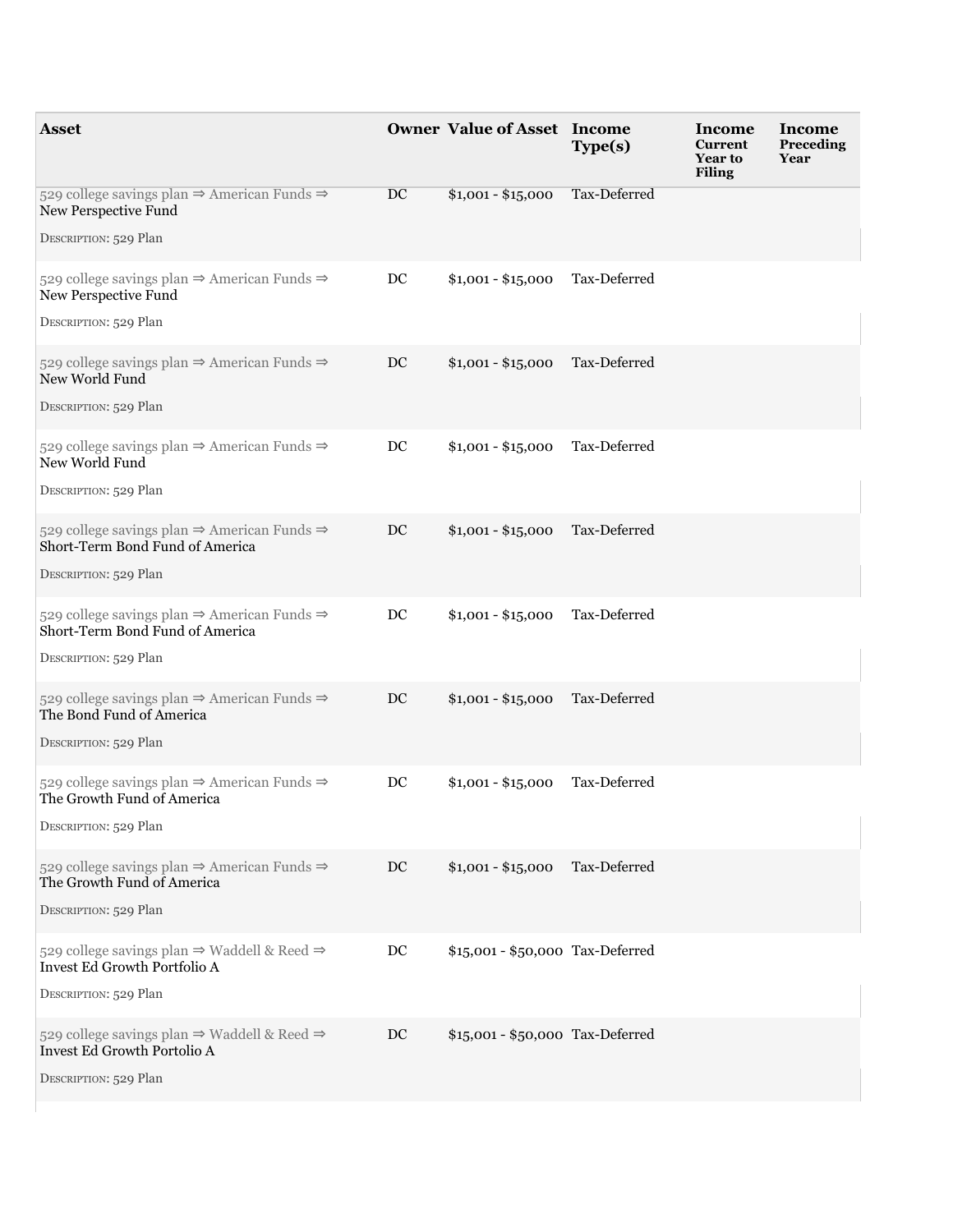| American Funds - IRA $\Rightarrow$<br>Tax-Deferred<br>$$1,001 - $15,000$                                                                                                                                                                                                                                                      |
|-------------------------------------------------------------------------------------------------------------------------------------------------------------------------------------------------------------------------------------------------------------------------------------------------------------------------------|
| EuroPacific Growth Fund A<br><b>DESCRIPTION: IRA</b>                                                                                                                                                                                                                                                                          |
| American Funds - IRA $\Rightarrow$<br>$\rm SP$<br>\$15,001 - \$50,000 Tax-Deferred<br>EuroPacific Growth Fund A<br><b>DESCRIPTION: IRA</b>                                                                                                                                                                                    |
| ${\rm SP}$<br>American Funds - IRA $\Rightarrow$<br>Tax-Deferred<br>$$1,001 - $15,000$<br>Washington Mutual Investors Fund A<br><b>DESCRIPTION: IRA</b>                                                                                                                                                                       |
| American Funds - IRA $\Rightarrow$<br>$\rm SP$<br>\$15,001 - \$50,000 Tax-Deferred<br>Washington Mutual Investors Fund A<br><b>DESCRIPTION: IRA</b>                                                                                                                                                                           |
| Business Related Entity $\Rightarrow$ Board Room Feeders, LLC SP<br>Partnership<br>None<br>$$100,001 -$<br>$$5,001 -$<br>$\Rightarrow$<br>\$250,000<br>\$15,000<br>Board Room Feeders, LLC, 5% Interest<br>DESCRIPTION: Cattle Feeding Operations Location: Great Bend KS                                                     |
| Business Related Entity $\Rightarrow$ Club West of Great Bend,<br>SP<br>$$1,001 - $15,000$<br>Partnership<br>None<br>$$1 - $200$<br>$LLC \Rightarrow$<br>Club West of Great Bend LLC, 4% Interest<br>DESCRIPTION: Management of Swimming Pool Location: Great Bend, KS                                                        |
| Business Related Entity $\Rightarrow$ Farmers Enterprises, Inc.<br>S-Corp<br>JT<br>$$500,001 -$<br>$$15,001 -$<br>None<br>\$1,000,000<br>\$50,000<br>$\Rightarrow$<br>Farmers Enterprises, Inc., 1% Interest<br>DESCRIPTION: Holding Company for Bank stock Location: Great Bend, KS                                          |
| Business Related Entity $\Rightarrow$ Great Bend Regional<br><b>SP</b><br>partnership<br>$$500,001 -$<br>$$100,001 -$<br>$$100,001 -$<br>Hospital, LLC $\Rightarrow$<br>\$1,000,000<br>$$1,000,000$ $$1,000,000$<br>Great Bend Regional Hospital LLC, 10% Interest<br>DESCRIPTION: Hospital Facility Location: Great Bend, KS |
| Business Related Entity $\Rightarrow$ Jacam Chemical Company, SP<br>S-Corp<br>$$250,001 -$<br>$$100,001 -$<br>$$100,001 -$<br>Inc. $\Rightarrow$<br>\$500,000<br>\$1,000,000 \$1,000,000<br>Canandian Energy Services & Technology Corp., 1%<br>Interest                                                                      |
| DESCRIPTION: Parent company of Jacam Chemical LLC Location: Sterling, KS                                                                                                                                                                                                                                                      |
| Cash Balances $\Rightarrow$<br>$$15,001 - $50,000$ Interest<br>$$1 - $200$<br>$$1 - $200$<br><b>Farmers Bank &amp; Trust</b>                                                                                                                                                                                                  |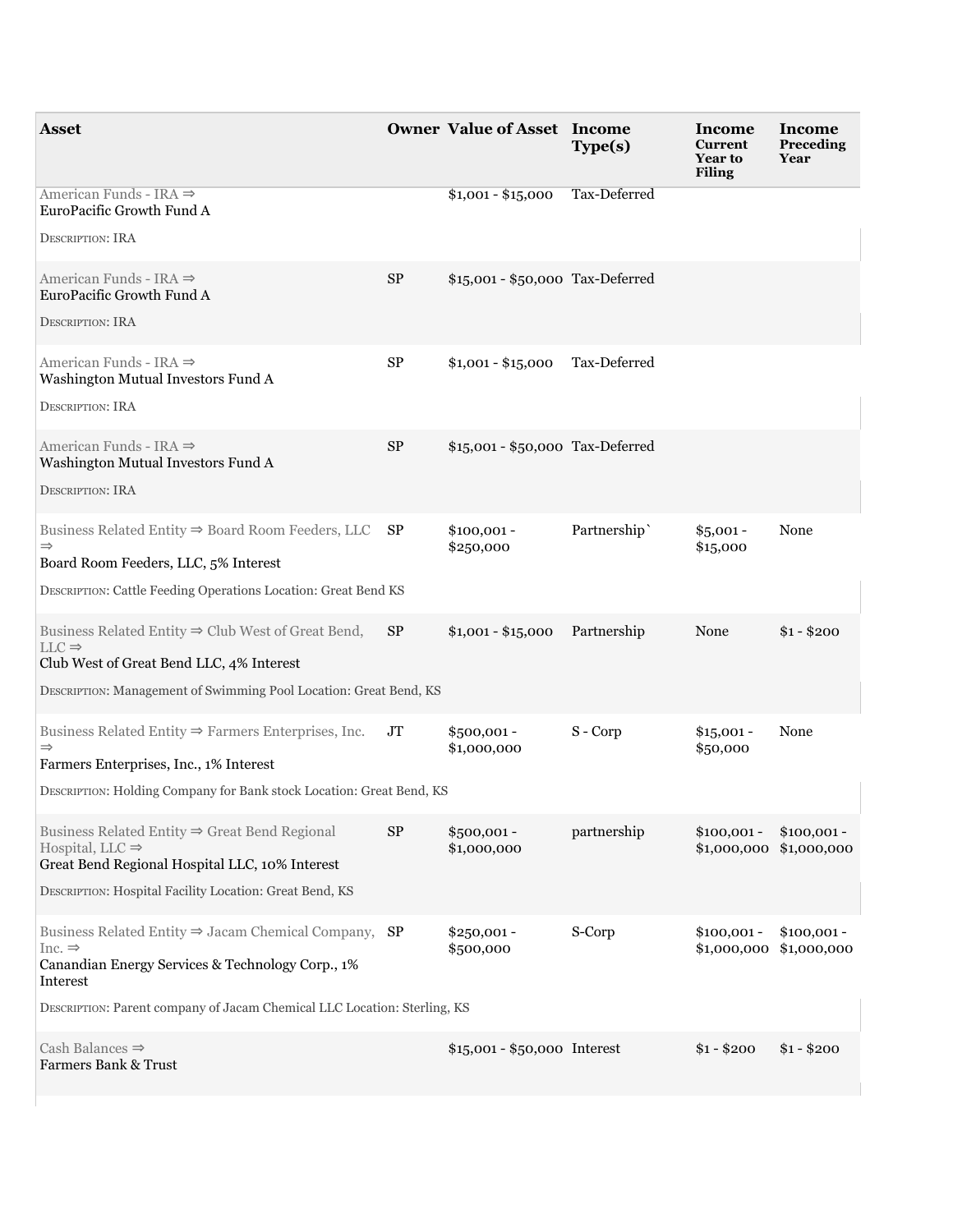| <b>Asset</b>                                                                                                                                                                                           |                  | <b>Owner Value of Asset Income</b> | Type(s)              | Income<br><b>Current</b><br><b>Year to</b><br><b>Filing</b> | Income<br>Preceding<br>Year |
|--------------------------------------------------------------------------------------------------------------------------------------------------------------------------------------------------------|------------------|------------------------------------|----------------------|-------------------------------------------------------------|-----------------------------|
| Cash Balances $\Rightarrow$<br><b>Farmers Bank &amp; Trust</b>                                                                                                                                         | JT               | $$100,001 -$<br>\$250,000          | Interest             | $$1 - $200$                                                 | $$1 - $200$                 |
| Cash Balances $\Rightarrow$<br>Farmers Bank & Trust                                                                                                                                                    | <b>SP</b>        | $$250,001 -$<br>\$500,000          | Interest             | $$1,001 -$<br>\$2,500                                       | $$201 -$<br>\$1,000         |
| Cash Balances $\Rightarrow$<br><b>Farmers Bank &amp; Trust</b>                                                                                                                                         | $_{\mathrm{DC}}$ | \$15,001 - \$50,000 Interest       |                      | $$201 -$<br>\$1,000                                         | $$1 - $200$                 |
| Cash Balances $\Rightarrow$<br>Farmers Bank & Trust                                                                                                                                                    | $_{\rm DC}$      | \$15,001 - \$50,000 Interest       |                      | $$1 - $200$                                                 | $$1 - $200$                 |
| Investment holding entities $\Rightarrow$<br>PowerShares DB Commodity Index, 1% Interest<br>DESCRIPTION: publicly traded partnership                                                                   | ${\rm SP}$       | None                               | <b>Capital Gains</b> | None                                                        | $$201 -$<br>\$1,000         |
| Investment holding entities $\Rightarrow$<br>Telesis 2005 - II Drilling Program LP, 1% Interest<br>DESCRIPTION: Oil Working Interest Location: Fort Worth, TX                                          | $\rm SP$         | None                               | Partnership          | $$2,501 -$<br>\$5,000                                       | $$1 - $200$                 |
| investment holding entities $\Rightarrow$ GBRH Properties 2009,<br>$LLC \Rightarrow$<br>Building and Helicopter Pad, 14% Interest<br>DESCRIPTION: Real Estate Property Rental Location: Great Bend, KS |                  | $$250,001 -$<br>\$500,000          | Partnership          | $$15,001 -$<br>\$50,000                                     | None                        |
| investment holding entities $\Rightarrow$ GBRH Properties 2009,<br>$LLC \Rightarrow$<br>Cash Balances, 14% Interest<br>DESCRIPTION: Real Estate Property Rental Location: Great Bend, KS               |                  | $$1,001 - $15,000$                 | Partnership          | None                                                        | None                        |
| investment holding entities $\Rightarrow$ GBRH Properties 2009,<br>$LLC \Rightarrow$<br>Intangible Assets, 14% Interest<br>DESCRIPTION: Real Estate Property Rental Locations: Great Bend, KS          |                  | $$1,001 - $15,000$                 | Partnership          | None                                                        | None                        |
| investment holding entities $\Rightarrow$ GBRH Properties 2009,<br>$LLC \Rightarrow$<br>Note Receivable, 14% Interest<br>DESCRIPTION: Real Estate Property Rental Location: Great Bend, KS             |                  | \$1,001 - \$15,000 Partnership     |                      | None                                                        | None                        |
| Investment holding entities $\Rightarrow$ Healthcare Properties $SP$<br>Fund 1, LLC $\Rightarrow$<br>Asheboro, 2% Interest                                                                             |                  | $$1,001 - $15,000$                 | Partnership          | $$201 -$<br>\$1,000                                         | $$201 -$<br>\$1,000         |
| DESCRIPTION: Investment - Venture Capital in hospitals Location: Asheboro, NC                                                                                                                          |                  |                                    |                      |                                                             |                             |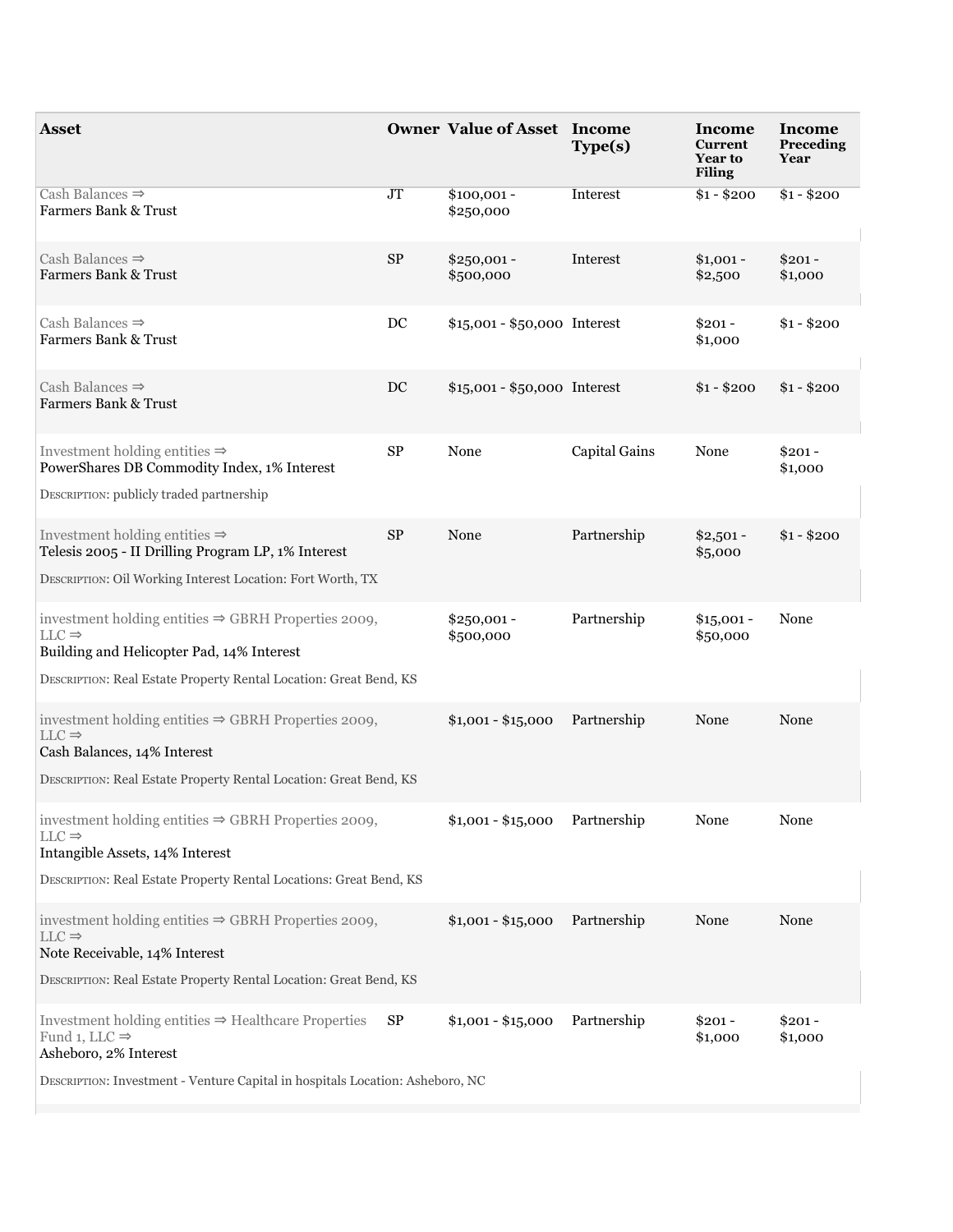| <b>Asset</b>                                                                                                                                          |           | <b>Owner Value of Asset Income</b> | Type(s)     | Income<br><b>Current</b><br>Year to<br><b>Filing</b> | Income<br>Preceding<br>Year |
|-------------------------------------------------------------------------------------------------------------------------------------------------------|-----------|------------------------------------|-------------|------------------------------------------------------|-----------------------------|
| Investment holding entities $\Rightarrow$ Healthcare Properties<br>Fund 1, LLC $\Rightarrow$<br>Bentonville Properties, 2% Interest                   | <b>SP</b> | $$1,001 - $15,000$                 | Partnership | None                                                 | None                        |
| DESCRIPTION: Investment - Venture Capital in hospitals Location: Bentonville, AR                                                                      |           |                                    |             |                                                      |                             |
| Investment holding entities $\Rightarrow$ Healthcare Properties $SP$<br>Fund 1, LLC $\Rightarrow$<br>Cash Balances, 2% Interest                       |           | $$1,001 - $15,000$                 | Partnership | None                                                 | None                        |
| DESCRIPTION: Investment - Venture Capital in hospitals Location: Leawood, KS                                                                          |           |                                    |             |                                                      |                             |
| Investment holding entities $\Rightarrow$ Healthcare Properties $SP$<br>Fund 1, LLC $\Rightarrow$<br>Fernandina Beach Medical Properties, 2% Interest |           | $$1,001 - $15,000$                 | Partnership | None                                                 | $$2,501-$<br>\$5,000        |
| DESCRIPTION: Investment – Venture Capital in hospitals Location: Fernandina Beach, FL                                                                 |           |                                    |             |                                                      |                             |
| Investment holding entities $\Rightarrow$ Healthcare Properties<br>Fund 1, LLC $\Rightarrow$<br>Great Bend Surgical Properties, 2% Interest           | SP        | $$1,001 - $15,000$                 | Partnership | $$15,001 -$<br>\$50,000                              | $$5,001 -$<br>\$15,000      |
| DESCRIPTION: Investment - Venture Capital in hospitals Location: Great Bend, KS                                                                       |           |                                    |             |                                                      |                             |
| Investment holding entities $\Rightarrow$ Healthcare Properties $SP$<br>Fund 1, LLC $\Rightarrow$<br>HPH Real Estate, 2% Interest                     |           | \$15,001 - \$50,000 Partnership    |             | $$50,001 -$<br>\$100,000                             | $$50,001 -$<br>\$100,000    |
| DESCRIPTION: Investment - Venture Capital in hospitals Location: Houston, TX                                                                          |           |                                    |             |                                                      |                             |
| Investment holding entities $\Rightarrow$ Healthcare Properties $SP$<br>Fund 1, LLC $\Rightarrow$<br>Joplin, 2% Interest                              |           | $$1,001 - $15,000$                 | Partnership | $$2,501-$<br>\$5,000                                 | $$1,001 -$<br>\$2,500       |
| DESCRIPTION: Investment - Venture Capital in hospitals Location: Joplin, MO                                                                           |           |                                    |             |                                                      |                             |
| Investment holding entities $\Rightarrow$ Healthcare Properties<br>Fund 1, LLC $\Rightarrow$<br>Mackinaw Surgery Property, 2% Interest                | SP        | $$1,001 - $15,000$                 | Partnership | $$2,501-$<br>\$5,000                                 | $$1,001 -$<br>\$2,500       |
| DESCRIPTION: Investment - Venture Capital in hospitals Location: Saginaw, MI                                                                          |           |                                    |             |                                                      |                             |
| Investment holding entities $\Rightarrow$ Healthcare Properties<br>Fund 1, LLC $\Rightarrow$<br>Methodist McKinney Hospital Property, 2% Interest     | SP        | $$1,001 - $15,000$                 | Partnership | $$15,001 -$<br>\$50,000                              | $$5,001 -$<br>\$15,000      |
| DESCRIPTION: Investment - Venture Capital in hospitals Location: McKinney, TX                                                                         |           |                                    |             |                                                      |                             |
| Investment holding entities $\Rightarrow$ Healthcare Properties $SP$<br>Fund 1, LLC $\Rightarrow$<br>Osage Beach Medical Properties, 2% Interest      |           | $$1,001 - $15,000$                 | Partnership | None                                                 | None                        |
| DESCRIPTION: Investment - Venture Capital in hospitals Location: Osage Beach, MO                                                                      |           |                                    |             |                                                      |                             |
| Investment holding entities $\Rightarrow$ Healthcare Properties                                                                                       | <b>SP</b> | $$1,001 - $15,000$                 | Partnership | $$15,001 -$                                          | $$5,001 -$                  |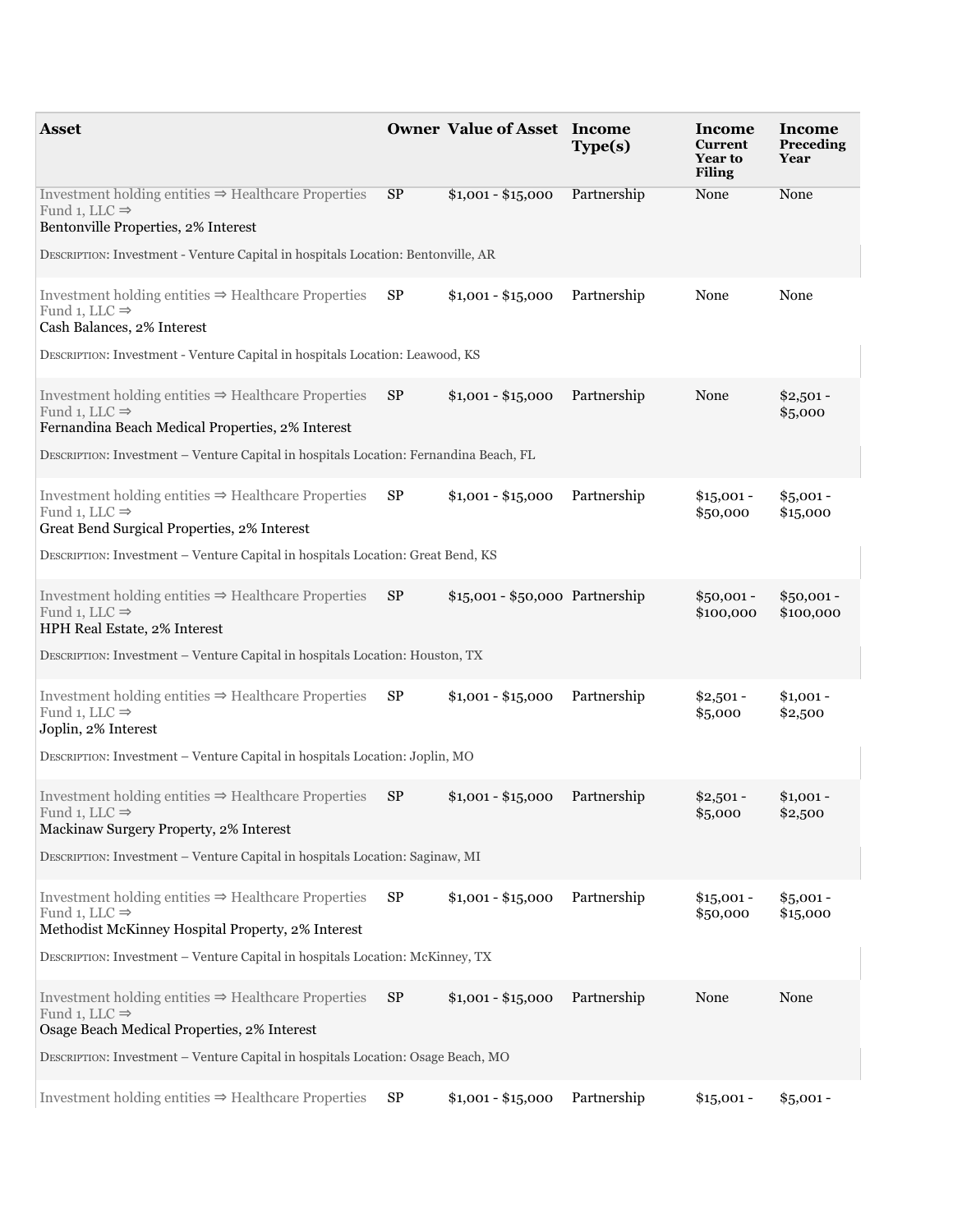| <b>Asset</b>                                                                                                                                          |           | <b>Owner Value of Asset Income</b>   | Type(s)                      | Income<br><b>Current</b><br><b>Year to</b><br><b>Filing</b> | Income<br>Preceding<br>Year |  |  |  |
|-------------------------------------------------------------------------------------------------------------------------------------------------------|-----------|--------------------------------------|------------------------------|-------------------------------------------------------------|-----------------------------|--|--|--|
| Fund 1, LLC $\Rightarrow$<br>SIR Real Estate, 2% Interest                                                                                             |           |                                      |                              | \$50,000                                                    | \$15,000                    |  |  |  |
| DESCRIPTION: Investment - Venture Capital in hospitals Location: Reading, PA                                                                          |           |                                      |                              |                                                             |                             |  |  |  |
| Investment holding entities $\Rightarrow$ Healthcare Properties $SP$<br>Fund 1, LLC $\Rightarrow$<br>Wichita NW Medical Property, 2% Interest         |           | $$1,001 - $15,000$                   | Partnership                  | $$5,001 -$<br>\$15,000                                      | $$5,001 -$<br>\$15,000      |  |  |  |
| DESCRIPTION: Investment - Venture Capital in hospitals Location: Wichita, KS                                                                          |           |                                      |                              |                                                             |                             |  |  |  |
| Investment holding entities $\Rightarrow$ NCM Bioscience<br>Partners, LLC $\Rightarrow$<br>Cash Balance, 3% Interest                                  | $\rm SP$  | $$1,001 - $15,000$                   | Partnership                  | None                                                        | None                        |  |  |  |
| DESCRIPTION: Investment - Venture Capital Investments Location: Leawood, KS                                                                           |           |                                      |                              |                                                             |                             |  |  |  |
| Investment holding entities $\Rightarrow$ NCM Bioscience<br>Partners, LLC $\Rightarrow$<br>Investment in Open Prairie Ventures II, LP, 3%<br>Interest | <b>SP</b> | $$50,001 -$<br>\$100,000             | Partnership                  | $$1,001 -$<br>\$2,500                                       | None                        |  |  |  |
| DESCRIPTION: Investment - Venture Capital Investments Location: Leawood, KS                                                                           |           |                                      |                              |                                                             |                             |  |  |  |
| Investment holding entities $\Rightarrow$ Quivira Ranch. Inc. $\Rightarrow$ <b>SP</b><br>Cash Balances, 20% Interest                                  |           | $$1,001 - $15,000$                   | S-Corp                       | None                                                        | None                        |  |  |  |
| DESCRIPTION: Property Management Location: Stafford County                                                                                            |           |                                      |                              |                                                             |                             |  |  |  |
| Investment holding entities $\Rightarrow$ Quivira Ranch. Inc. $\Rightarrow$<br>Land - 720 Acres, Fencing & Equipment Rental, 20%<br>Interest          | SP        | $$50,001 -$<br>\$100,000             | S-Corp                       | None                                                        | None                        |  |  |  |
| DESCRIPTION: Property Management Location: Stafford County                                                                                            |           |                                      |                              |                                                             |                             |  |  |  |
| Investment holding entities $\Rightarrow$ Quivira Ranch. Inc. $\Rightarrow$<br>Oil Royalty Interest, 20% Interest                                     | <b>SP</b> | $$500,001 -$<br>\$1,000,000          | S-Corp - Royalty<br>Interest | $$15,001 -$<br>\$50,000                                     | $$50,001 -$<br>\$100,000    |  |  |  |
| DESCRIPTION: Property Management Location: Stafford County                                                                                            |           |                                      |                              |                                                             |                             |  |  |  |
| Investment holding entities $\Rightarrow$ Quivira Ranch. Inc. $\Rightarrow$<br>Oil Working Interest and Equipment, 20% Interest                       | SP        | \$15,001 - \$50,000 S-Corp - Working | Interest                     | $$201 -$<br>\$1,000                                         | None                        |  |  |  |
| DESCRIPTION: Property Management Location: Stafford County                                                                                            |           |                                      |                              |                                                             |                             |  |  |  |
| investment holding entities $\Rightarrow$ Rattlesnake Ranch, Inc.<br>$\Rightarrow$<br>Land 75 acres, equipment and building rental, 20%               |           | $$1,001 - $15,000$                   | S-Corp                       | None                                                        | None                        |  |  |  |
| Interest                                                                                                                                              |           |                                      |                              |                                                             |                             |  |  |  |
| DESCRIPTION: Real Estate Investment Property Location: Stafford County                                                                                |           |                                      |                              |                                                             |                             |  |  |  |
| Investment Holding Entity $\Rightarrow$ LVMC, Inc. $\Rightarrow$<br>Cash Balances, 25% Interest                                                       | DC        | $$1,001 - $15,000$ S-Corp            |                              | None                                                        | None                        |  |  |  |
| DESCRIPTION: Rental Real Estate Location: Great Bend, KS                                                                                              |           |                                      |                              |                                                             |                             |  |  |  |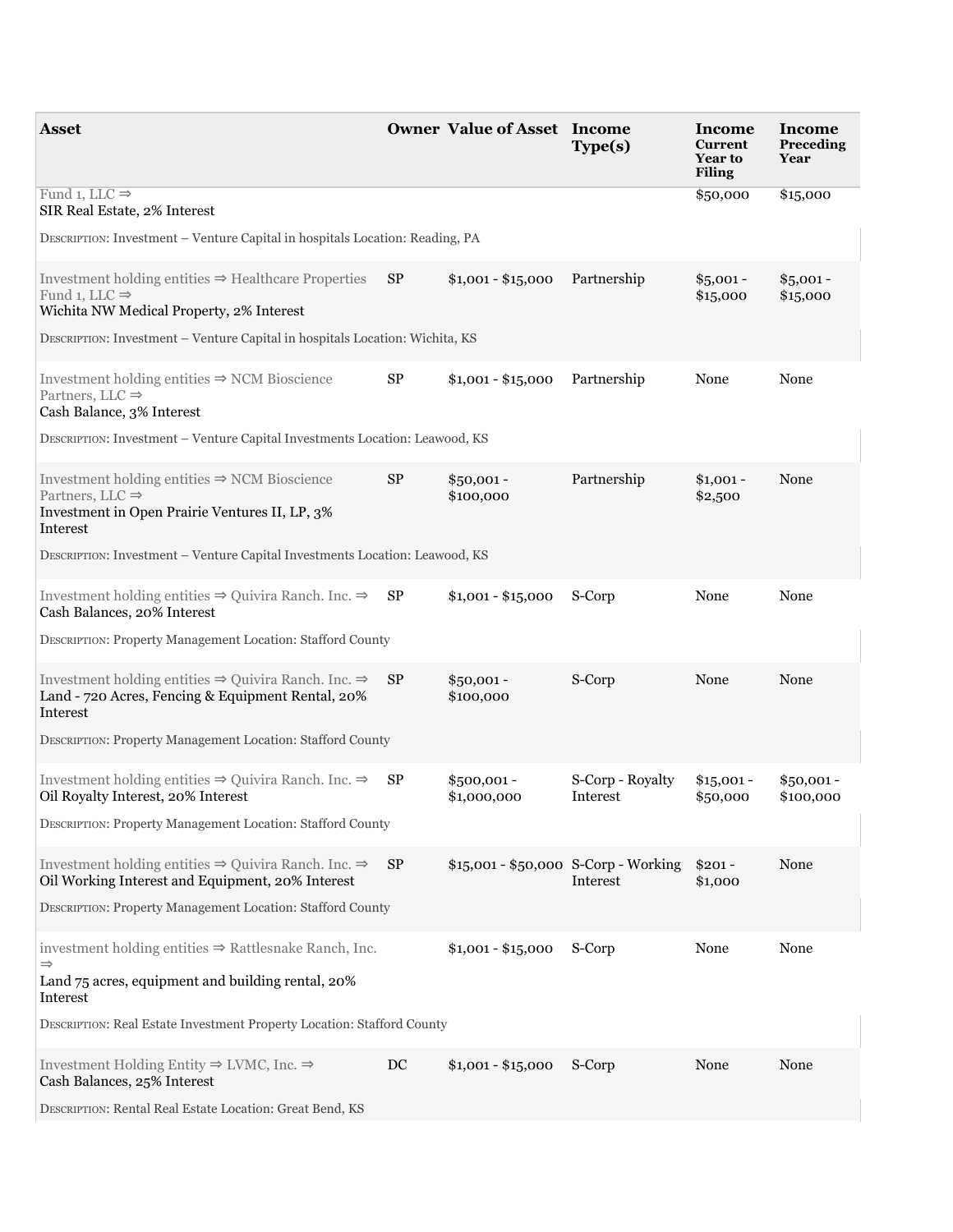| Asset                                                                                                                                                                 |                  | <b>Owner Value of Asset Income</b> | Type(s) | Income<br><b>Current</b><br><b>Year to</b><br><b>Filing</b> | Income<br>Preceding<br>Year |
|-----------------------------------------------------------------------------------------------------------------------------------------------------------------------|------------------|------------------------------------|---------|-------------------------------------------------------------|-----------------------------|
| Investment Holding Entity $\Rightarrow$ LVMC, Inc. $\Rightarrow$<br>Cash Balances, 25% Interest                                                                       | $_{\mathrm{DC}}$ | $$1,001 - $15,000$ S-Corp          |         | None                                                        | None                        |
| DESCRIPTION: Rental Real Estate Location: Great Bend, KS                                                                                                              |                  |                                    |         |                                                             |                             |
| Investment Holding Entity $\Rightarrow$ LVMC, Inc. $\Rightarrow$<br>Great Bend Surgical Properties, LLC - Hospital Plant<br>Assets, 25% Interest                      | DC               | $$100,001 -$<br>\$250,000          | S-Corp  | $$15,001 -$<br>\$50,000                                     | $$5,001 -$<br>\$15,000      |
| DESCRIPTION: Rental Real Estate Location: Great Bend, KS                                                                                                              |                  |                                    |         |                                                             |                             |
| Investment Holding Entity $\Rightarrow$ LVMC, Inc. $\Rightarrow$<br>Great Bend Surgical Properties, LLC - Hospital Plant<br>Assets, 25% Interest                      | DC               | $$100,001 -$<br>\$250,000          | S-Corp  | $$15,001 -$<br>\$50,000                                     | $$5,001 -$<br>\$15,000      |
| DESCRIPTION: Rental Real Estate Location: Great Bend, KS                                                                                                              |                  |                                    |         |                                                             |                             |
| Investment Holding Entity $\Rightarrow$ LVMC, Inc. $\Rightarrow$<br><b>IVY Global Equity Income A</b>                                                                 | DC               | $$1,001 - $15,000$ S-Corp          |         | $$1 - $200$                                                 | $$1 - $200$                 |
| DESCRIPTION: Rental Real Estate Location: Great Bend, KS                                                                                                              |                  |                                    |         |                                                             |                             |
| Investment Holding Entity $\Rightarrow$ LVMC, Inc. $\Rightarrow$<br><b>IVY Global Equity Income A</b>                                                                 | DC               | $$1,001 - $15,000$ S-Corp          |         | $$1 - $200$                                                 | $$1 - $200$                 |
| DESCRIPTION: Rental Real Estate Location: Great Bend, KS                                                                                                              |                  |                                    |         |                                                             |                             |
| Investment Holding Entity $\Rightarrow$ LVMC, Inc. $\Rightarrow$<br><b>IVY Global Natural Resources A</b>                                                             | DC               | $$1 - $1,000$                      | S-Corp  | None                                                        | None                        |
| DESCRIPTION: Rental Real Estate Location: Great Bend, KS                                                                                                              |                  |                                    |         |                                                             |                             |
| Investment Holding Entity $\Rightarrow$ LVMC, Inc. $\Rightarrow$<br><b>IVY Global Natural Resources A</b>                                                             | DC               | $$1 - $1,000$                      | S-Corp  | None                                                        | None                        |
| DESCRIPTION: Rental Real Estate Location: Great Bend, KS                                                                                                              |                  |                                    |         |                                                             |                             |
| Investment Holding Entity $\Rightarrow$ LVMC, Inc. $\Rightarrow$<br>IVY Large Cap Growth A                                                                            | DC               | $$1,001 - $15,000$ S-Corp          |         | $$1 - $200$                                                 | $$201 -$<br>\$1,000         |
| DESCRIPTION: Rental Real Estate Location: Great Bend, KS                                                                                                              |                  |                                    |         |                                                             |                             |
| Investment Holding Entity $\Rightarrow$ LVMC, Inc. $\Rightarrow$<br>IVY Large Cap Growth A                                                                            | DC               | $$1,001 - $15,000$ S-Corp          |         | $$1 - $200$                                                 | $$201 -$<br>\$1,000         |
| DESCRIPTION: Rental Real Estate Location: Great Bend, KS                                                                                                              |                  |                                    |         |                                                             |                             |
| Investment Holding Entity $\Rightarrow$ LVMC, Inc. $\Rightarrow$<br>Land 320 acres, building & equipment - Stafford<br>County and 160 acres Reno County, 25% Interest | DC               | $$100,001 -$<br>\$250,000          | S-Corp  | None                                                        | None                        |
| DESCRIPTION: Rental Real Estate Location: Great Bend, KS                                                                                                              |                  |                                    |         |                                                             |                             |
| Investment Holding Entity $\Rightarrow$ LVMC, Inc. $\Rightarrow$                                                                                                      | DC               | $$100,001 -$                       | S-Corp  | None                                                        | None                        |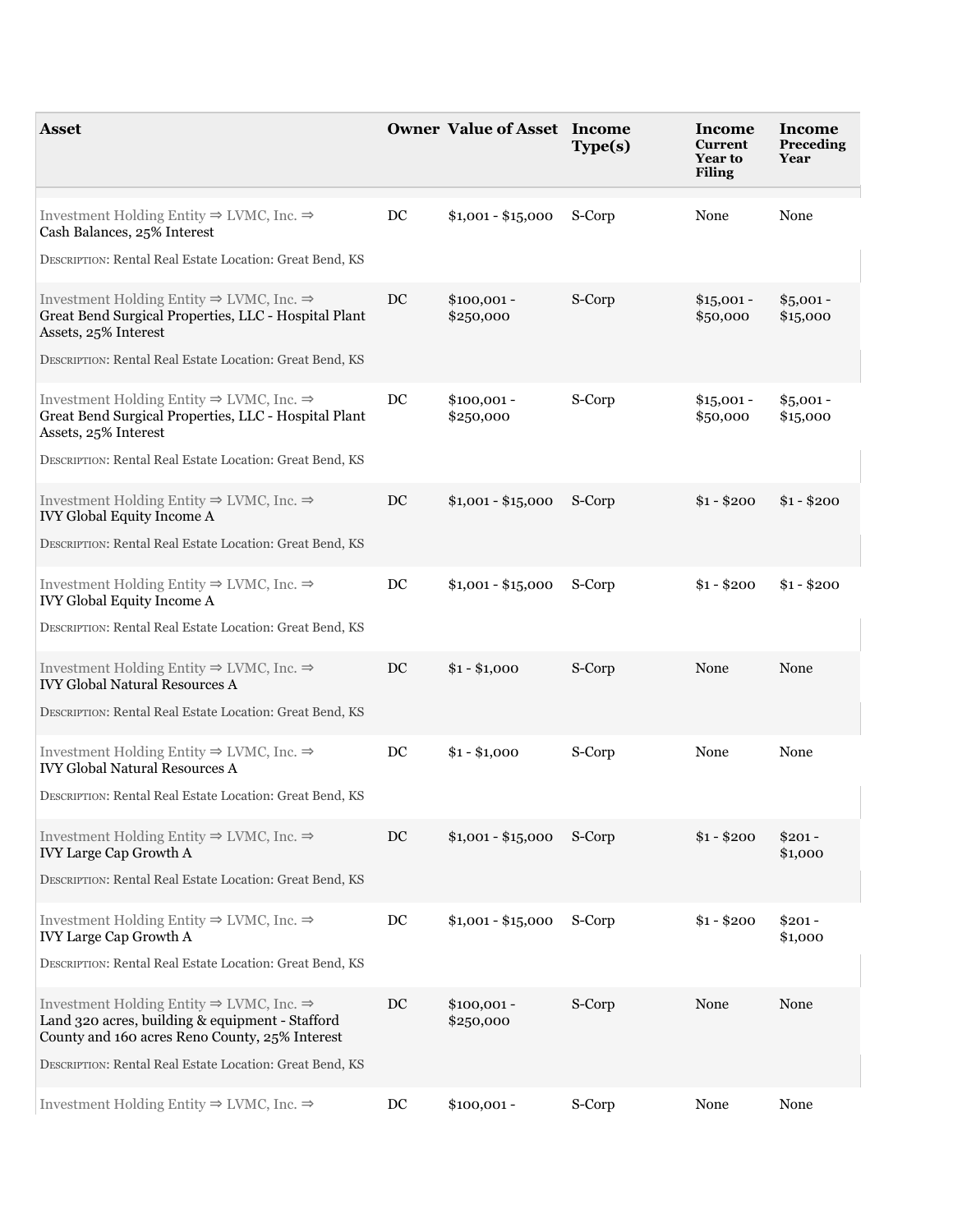| <b>Asset</b>                                                                                                                                                       |    | <b>Owner Value of Asset Income</b> | Type(s) | Income<br><b>Current</b><br><b>Year to</b><br><b>Filing</b> | Income<br>Preceding<br>Year |
|--------------------------------------------------------------------------------------------------------------------------------------------------------------------|----|------------------------------------|---------|-------------------------------------------------------------|-----------------------------|
| Land 320 acres, buildings and equipment - Stafford<br>County and 160 acres Reno County, 25% Interest                                                               |    | \$250,000                          |         |                                                             |                             |
| DESCRIPTION: Rental Real Estate Location: Great Bend, KS                                                                                                           |    |                                    |         |                                                             |                             |
| Investment Holding Entity $\Rightarrow$ LVMC, Inc. $\Rightarrow$<br>New England Variable Life Ins Policty-Blackrock<br>Capital Apprec Portfolio, 25% Interest      | DC | $$1,001 - $15,000$ S-Corp          |         | $$201 -$<br>\$1,000                                         | $$1,001 -$<br>\$2,500       |
| DESCRIPTION: Rental Real Estate Location: Great Bend, KS                                                                                                           |    |                                    |         |                                                             |                             |
| Investment Holding Entity $\Rightarrow$ LVMC, Inc. $\Rightarrow$<br>New England Variable Life Ins Policy-Davis Venture<br>Value Portfolio, 25% Interest            | DC | None                               | S-Corp  | None                                                        | $$201 -$<br>\$1,000         |
| DESCRIPTION: Rental Real Estate Location: Great Bend, KS                                                                                                           |    |                                    |         |                                                             |                             |
| Investment Holding Entity $\Rightarrow$ LVMC, Inc. $\Rightarrow$<br>New England Variable Life Ins Policy-Loomis Sayles<br>Small Cap Core Portfolio, 25% Interest   | DC | $$1,001 - $15,000$                 | S-Corp  | $$201 -$<br>\$1,000                                         | $$1,001 -$<br>\$2,500       |
| DESCRIPTION: Rental Real Estate Location: Great Bend, KS                                                                                                           |    |                                    |         |                                                             |                             |
| Investment Holding Entity $\Rightarrow$ LVMC, Inc. $\Rightarrow$<br>New England Variable Life Ins Policy-Metlife Asset<br>Allocation 100 Portfolio, 25% Interest   | DC | $$1,001 - $15,000$                 | S-Corp  | $$201 -$<br>\$1,000                                         | $$1,001 -$<br>\$2,500       |
| DESCRIPTION: Rental Real Estate Location: Great Bend, KS                                                                                                           |    |                                    |         |                                                             |                             |
| Investment Holding Entity $\Rightarrow$ LVMC, Inc. $\Rightarrow$<br>New England Variable Life Ins Policy-WMC Core<br>Equity Oppor Portfolio, 25% Interest          | DC | $$1,001 - $15,000$ S-Corp          |         | $$201 -$<br>\$1,000                                         | None                        |
| DESCRIPTION: Rental Real Estate Location: Great Bend, KS                                                                                                           |    |                                    |         |                                                             |                             |
| Investment Holding Entity $\Rightarrow$ LVMC, Inc. $\Rightarrow$<br>New England Variable Life Inc Policy - Metlife Asset<br>Allocation 100 Portfolio, 25% Interest | DC | $$1,001 - $15,000$                 | S-Corp  | $$201 -$<br>\$1,000                                         | $$1,001 -$<br>\$2,500       |
| DESCRIPTION: Rental Real Estate Location: Great Bend, KS                                                                                                           |    |                                    |         |                                                             |                             |
| Investment Holding Entity $\Rightarrow$ LVMC, Inc. $\Rightarrow$<br>New England Variable Life Ins Policy - Blackrock<br>Capital Apprec Portfolio, 25% Interest     | DC | $$1,001 - $15,000$ S-Corp          |         | $$201 -$<br>\$1,000                                         | $$1,001 -$<br>\$2,500       |
| DESCRIPTION: Rental Real Estate Location: Great Bend, KS                                                                                                           |    |                                    |         |                                                             |                             |
| Investment Holding Entity $\Rightarrow$ LVMC, Inc. $\Rightarrow$<br>New England Variable Life Ins Policy - Davis Venture<br>Value Portfolio, 25% Interest          | DC | None                               | S-Corp  | None                                                        | $$201 -$<br>\$1,000         |
| DESCRIPTION: Rental Real Estate Location: Great Bend, KS                                                                                                           |    |                                    |         |                                                             |                             |
| Investment Holding Entity $\Rightarrow$ LVMC, Inc. $\Rightarrow$<br>New England Variable Life Ins Policy - Loomis Sayles                                           | DC | $$1,001 - $15,000$ S-Corp          |         | $$201 -$<br>\$1,000                                         | $$1,001 -$<br>\$2,500       |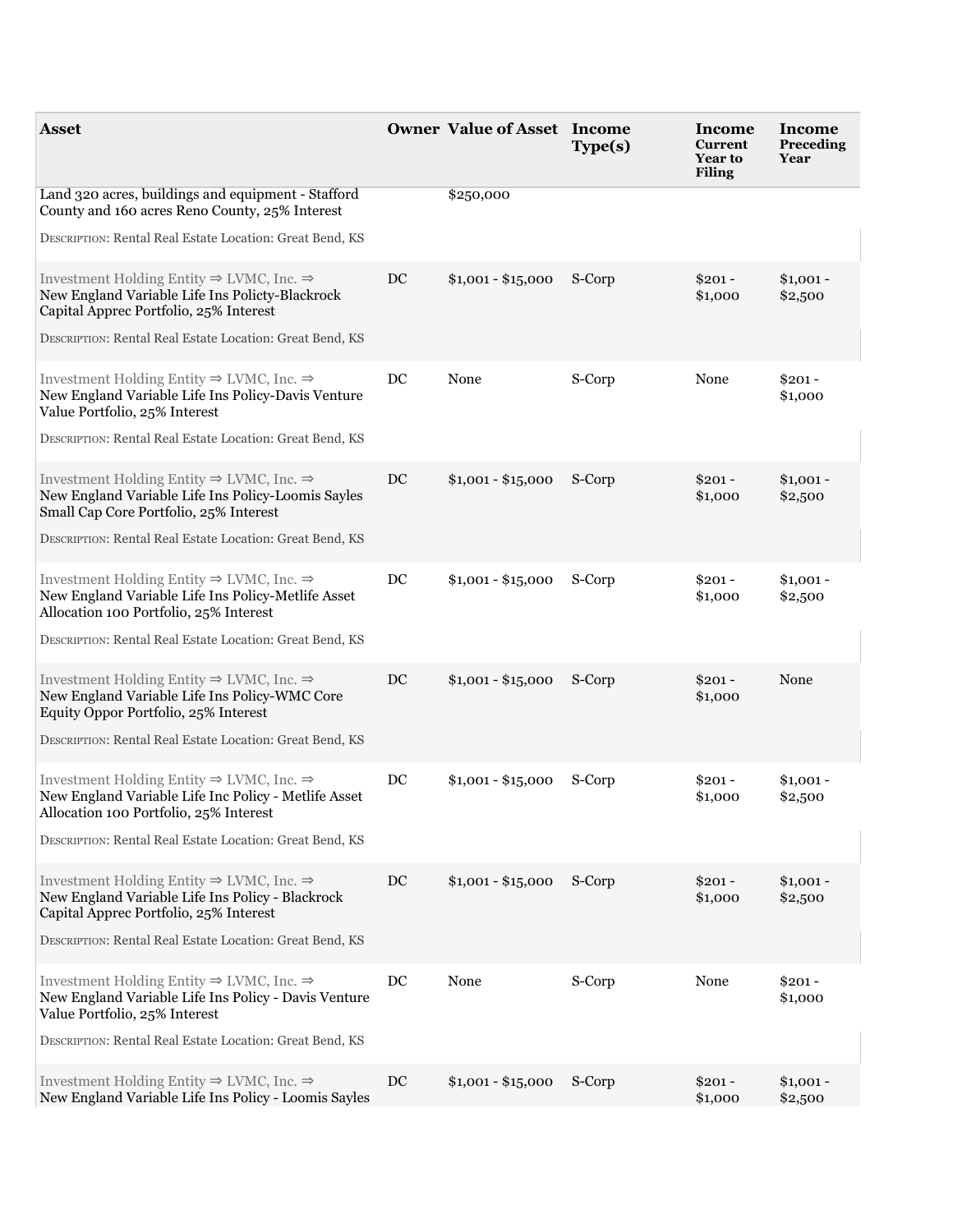| Asset                                                                                                                                                                             |    | <b>Owner Value of Asset Income</b> | Type(s) | Income<br><b>Current</b><br><b>Year to</b><br><b>Filing</b> | Income<br>Preceding<br>Year |
|-----------------------------------------------------------------------------------------------------------------------------------------------------------------------------------|----|------------------------------------|---------|-------------------------------------------------------------|-----------------------------|
| Small Cap Core Portolio, 25% Interest                                                                                                                                             |    |                                    |         |                                                             |                             |
| DESCRIPTION: Rental Real Estate Location: Great Bend, KS                                                                                                                          |    |                                    |         |                                                             |                             |
| Investment Holding Entity $\Rightarrow$ LVMC, Inc. $\Rightarrow$<br>New England Variable Life Ins Policy - WMC Core<br>Equity Oppor Portfolio, 25% Interest                       | DC | $$1,001 - $15,000$                 | S-Corp  | $$201 -$<br>\$1,000                                         | None                        |
| DESCRIPTION: Rental Real Estate Location: Great Bend, KS                                                                                                                          |    |                                    |         |                                                             |                             |
| Investment Holding Entity $\Rightarrow$ LVMC, Inc. $\Rightarrow$<br>Note Receivable, 25% Interest<br>DESCRIPTION: Rental Real Estate Location: Great Bend, KS                     | DC | $$15,001 - $50,000$ S-Corp         |         | None                                                        | None                        |
|                                                                                                                                                                                   |    |                                    |         |                                                             |                             |
| Investment Holding Entity $\Rightarrow$ LVMC, Inc. $\Rightarrow$<br>Note Receivable, 25% Interest                                                                                 | DC | $$15,001 - $50,000$ S-Corp         |         | None                                                        | None                        |
| DESCRIPTION: Rental Real Estate Location: Great Bend, KS                                                                                                                          |    |                                    |         |                                                             |                             |
| Investment Holding Entity $\Rightarrow$ LVMC, Inc. $\Rightarrow$<br>Office Building, Furniture & Equipment, 25% Interest                                                          | DC | $$100,001 -$<br>\$250,000          | S-Corp  | $$15,001 -$<br>\$50,000                                     | $$15,001 -$<br>\$50,000     |
| DESCRIPTION: Rental Real Estate Location: Great Bend, KS                                                                                                                          |    |                                    |         |                                                             |                             |
| Investment Holding Entity $\Rightarrow$ LVMC, Inc. $\Rightarrow$<br>Office Buildings, Furniture & Equipment, 25% Interest                                                         | DC | $$100,001 -$<br>\$250,000          | S-Corp  | $$15,001 -$<br>\$50,000                                     | $$15,001 -$<br>\$50,000     |
| DESCRIPTION: Rental Real Estate Location: Great Bend, KS                                                                                                                          |    |                                    |         |                                                             |                             |
| Investment Holding Entity $\Rightarrow$ LVMC, Inc. $\Rightarrow$<br>Oil Royalty Interest, 25% Interest<br>DESCRIPTION: Rental Real Estate Location: Stafford County               | DC | $$15,001 - $50,000$ S-Corp         |         | $$5,001 -$<br>\$15,000                                      | $$15,001 -$<br>\$50,000     |
|                                                                                                                                                                                   |    |                                    |         |                                                             |                             |
| Investment Holding Entity $\Rightarrow$ LVMC, Inc. $\Rightarrow$<br>Oil Royalty Interest, 25% Interest<br>DESCRIPTION: Rental Real Estate Location: Stafford County               | DC | $$15,001 - $50,000$ S-Corp         |         | $$5,001 -$<br>\$15,000                                      | $$15,001 -$<br>\$50,000     |
|                                                                                                                                                                                   | DC | $$1,001 - $15,000$ S-Corp          |         |                                                             |                             |
| Investment Holding Entity $\Rightarrow$ LVMC, Inc. $\Rightarrow$<br>WR Advisors Asset Strategy A, 25% Interest                                                                    |    |                                    |         | $$201 -$<br>\$1,000                                         | $$1 - $200$                 |
| DESCRIPTION: Rental Real Estate Location: Great Bend, KS                                                                                                                          |    |                                    |         |                                                             |                             |
| Investment Holding Entity $\Rightarrow$ LVMC, Inc. $\Rightarrow$<br>WR Advisors Asset Strategy A, 25% Interest                                                                    | DC | $$1,001 - $15,000$ S-Corp          |         | $$201 -$<br>\$1,000                                         | $$1 - $200$                 |
| DESCRIPTION: Rental Real Estate Location: Great Bend, KS                                                                                                                          |    |                                    |         |                                                             |                             |
| Investment Holding Entity $\Rightarrow$ LVMC, Inc. $\Rightarrow$<br>WR Advisors Dividend Opportunites A, 25% Interest<br>DESCRIPTION: Rental Real Estate Location: Great Bend, KS | DC | $$1,001 - $15,000$                 | S-Corp  | $$1 - $200$                                                 | $$1 - $200$                 |
|                                                                                                                                                                                   |    |                                    |         |                                                             |                             |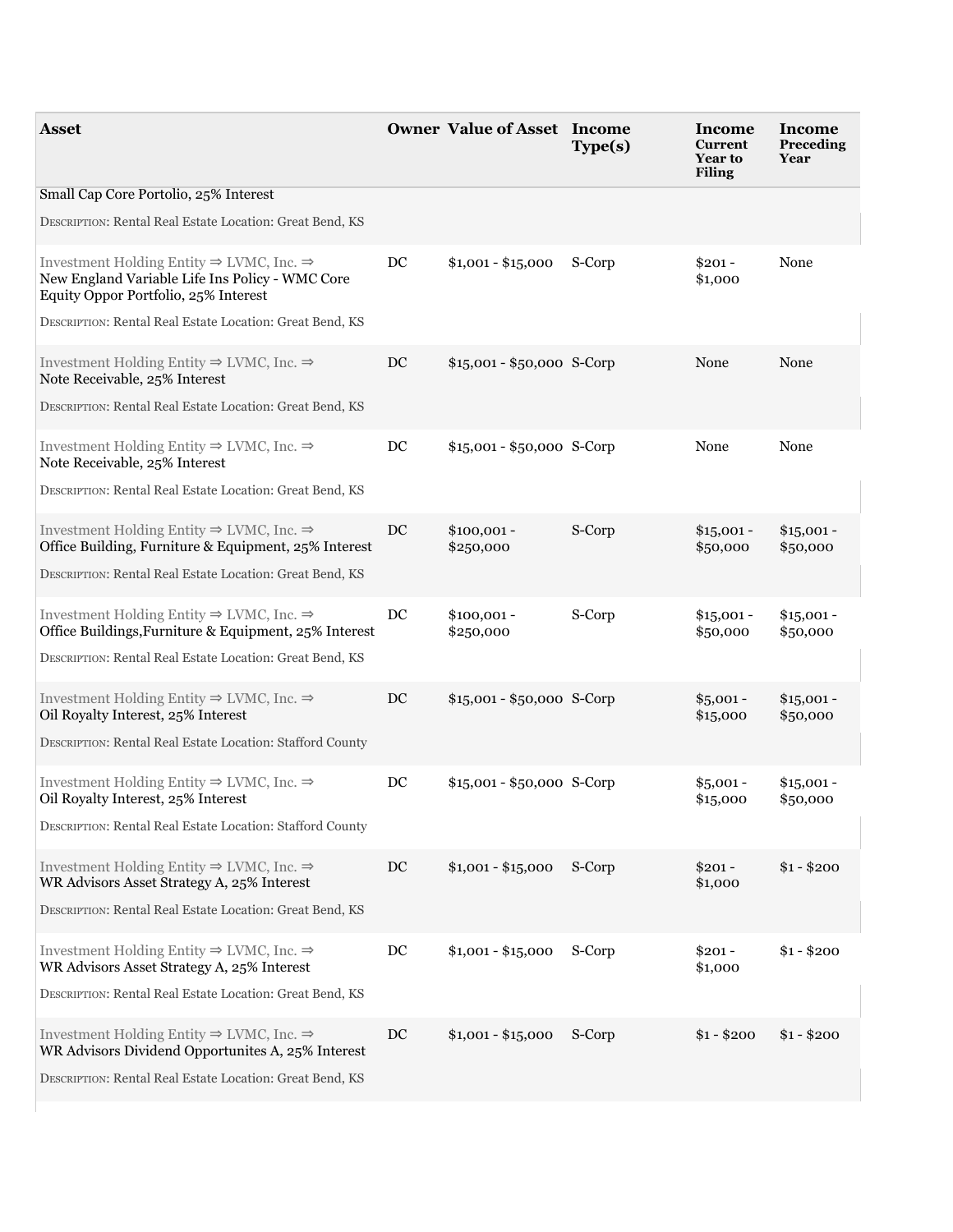| Asset                                                                                                                  |             | <b>Owner Value of Asset Income</b> | Type(s) | Income<br><b>Current</b><br><b>Year to</b><br><b>Filing</b> | Income<br>Preceding<br>Year |
|------------------------------------------------------------------------------------------------------------------------|-------------|------------------------------------|---------|-------------------------------------------------------------|-----------------------------|
| Investment Holding Entity $\Rightarrow$ LVMC, Inc. $\Rightarrow$<br>WR Advisors Dividend Opportunites A, 25% Interest  | DC          | $$1,001 - $15,000$                 | S-Corp  | $$1 - $200$                                                 | $$1 - $200$                 |
| DESCRIPTION: Rental Real Estate Location: Great Bend, KS                                                               |             |                                    |         |                                                             |                             |
| Investment Holding Entity $\Rightarrow$ LVMC, Inc. $\Rightarrow$<br>WR Advisors Energy A, 25% Interest                 | DC          | $$1 - $1,000$                      | S-Corp  | None                                                        | None                        |
| DESCRIPTION: Rental Real Estate Location: Great Bend, KS                                                               |             |                                    |         |                                                             |                             |
| Investment Holding Entity $\Rightarrow$ LVMC, Inc. $\Rightarrow$<br>WR Advisors Energy A, 25% Interest                 | DC          | $$1 - $1,000$                      | S-Corp  | None                                                        | None                        |
| DESCRIPTION: Rental Real Estate Location: Great Bend, KS                                                               |             |                                    |         |                                                             |                             |
| Investment Holding Entity $\Rightarrow$ LVMC, Inc. $\Rightarrow$<br>WR Advisors New Concepts A, 25% Interest           | DC          | $$1,001 - $15,000$ S-Corp          |         | $$1 - $200$                                                 | $$1 - $200$                 |
| DESCRIPTION: Rental Real Estate Location: Great Bend, KS                                                               |             |                                    |         |                                                             |                             |
| Investment Holding Entity $\Rightarrow$ LVMC, Inc. $\Rightarrow$<br>WR Advisors New Concepts A, 25% Interest           | $_{\rm DC}$ | $$1,001 - $15,000$ S-Corp          |         | $$201 -$<br>\$1,000                                         | $$1 - $200$                 |
| DESCRIPTION: Rental Real Estate Location: Great Bend, KS                                                               |             |                                    |         |                                                             |                             |
| Investment Holding Entity $\Rightarrow$ LVMC, Inc. $\Rightarrow$<br>WR Advisors Science and Technology A, 25% Interest | DC          | \$1,001 - \$15,000 S-Corp          |         | $$201 -$<br>\$1,000                                         | $$201 -$<br>\$1,000         |
| DESCRIPTION: Rental Real Estate Location: Great Bend, KS                                                               |             |                                    |         |                                                             |                             |
| Investment Holding Entity $\Rightarrow$ LVMC, Inc. $\Rightarrow$<br>WR Advisors Science and Technology A, 25% Interest | $_{\rm DC}$ | $$1,001 - $15,000$ S-Corp          |         | $$201 -$<br>\$1,000                                         | $$201 -$<br>\$1,000         |
| DESCRIPTION: Rental Real Estate Location: Great Bend, KS                                                               |             |                                    |         |                                                             |                             |
| Investment Holding Entity $\Rightarrow$ LVMC, Inc. $\Rightarrow$<br>WR Advisors Small Cap A, 25% Interest              | DC          | $$1,001 - $15,000$ S-Corp          |         | $$1 - $200$                                                 | $$1 - $200$                 |
| DESCRIPTION: Rental Real Estate Location: Great Bend, KS                                                               |             |                                    |         |                                                             |                             |
| Investment Holding Entity $\Rightarrow$ LVMC, Inc. $\Rightarrow$<br>WR Advisors Small Cap A, 25% Interest              | DC          | $$1,001 - $15,000$ S-Corp          |         | $$1 - $200$                                                 | $$1 - $200$                 |
| DESCRIPTION: Rental Real Estate Location: Great Bend, KS                                                               |             |                                    |         |                                                             |                             |
| Investment Holding Entity $\Rightarrow$ LVMC, Inc. $\Rightarrow$<br>WR Advisors Value A, 25% Interest                  | DC          | $$1 - $1,000$                      | S-Corp  | $$1 - $200$                                                 | $$1 - $200$                 |
| DESCRIPTION: Rental Real Estate Location: Great Bend, KS                                                               |             |                                    |         |                                                             |                             |
| Investment Holding Entity $\Rightarrow$ LVMC, Inc. $\Rightarrow$<br>WR Advisors Value A, 25% Interest                  | DC          | $$1 - $1,000$                      | S-Corp  | $$1 - $200$                                                 | $$1 - $200$                 |
| DESCRIPTION: Rental Real Estate Location: Great Bend, KS                                                               |             |                                    |         |                                                             |                             |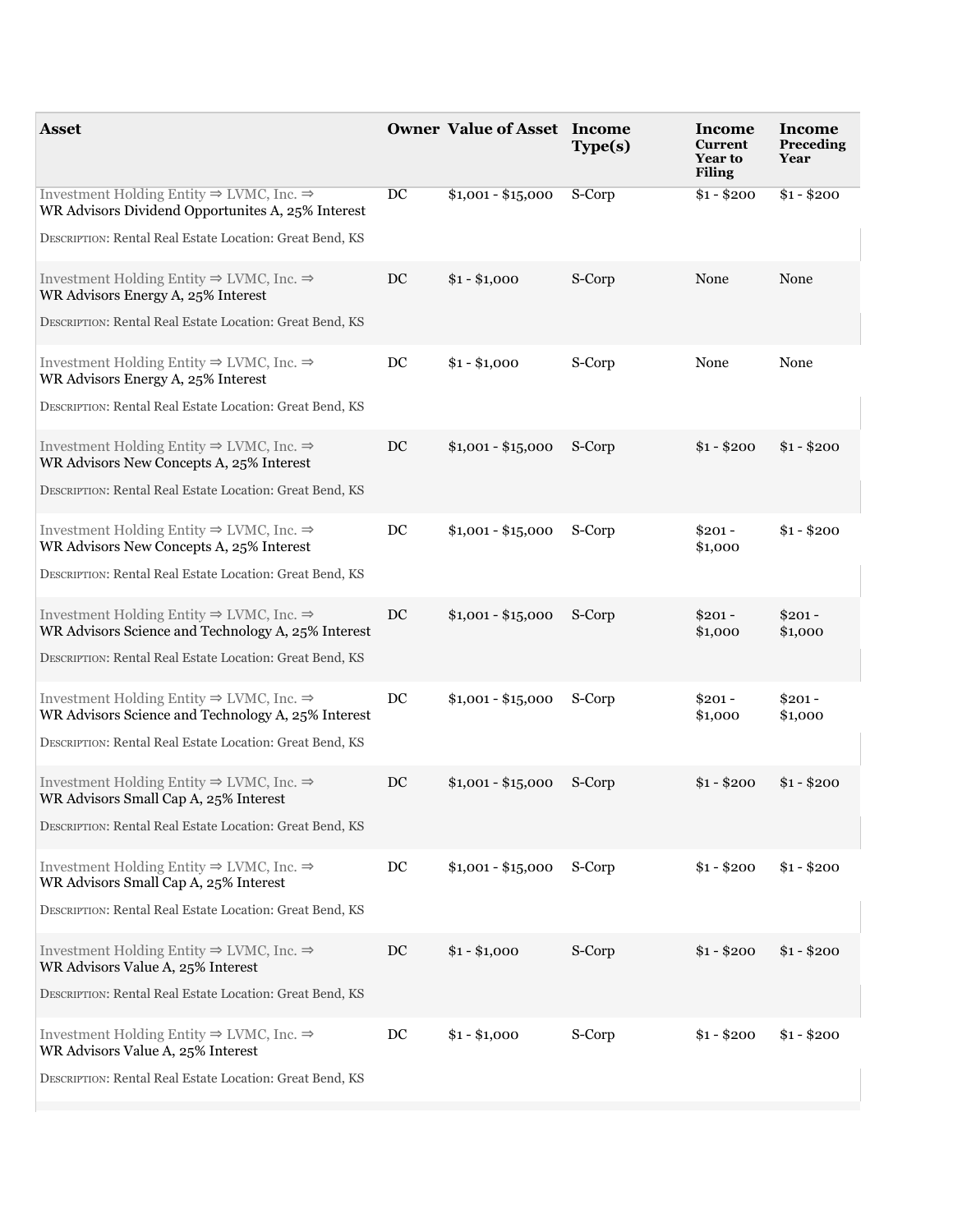| <b>Asset</b>                                                                                                             | <b>Owner Value of Asset Income</b> | Type(s)      | Income<br>Current<br>Year to<br><b>Filing</b> | Income<br>Preceding<br>Year |
|--------------------------------------------------------------------------------------------------------------------------|------------------------------------|--------------|-----------------------------------------------|-----------------------------|
| Mutual Funds $\Rightarrow$ Great Bend Regional Hospital 401K<br>$Plan \Rightarrow$<br>American Century Equity Income R   | $$50,001 -$<br>\$100,000           | Tax-Deferred |                                               |                             |
| Mutual Funds $\Rightarrow$ Great Bend Regional Hospital 401K<br>$Plan \Rightarrow$<br>American Funds CP WLD GR INC - R1  | $$50,001 -$<br>\$100,000           | Tax-Deferred |                                               |                             |
| Mutual Funds $\Rightarrow$ Great Bend Regional Hospital 401K<br>$Plan \Rightarrow$<br>American Funds GR FD of Amer R1    | $$50,001 -$<br>\$100,000           | Tax-Deferred |                                               |                             |
| Mutual Funds $\Rightarrow$ Great Bend Regional Hospital 401K<br>$Plan \Rightarrow$<br><b>Blackrock Equity Dividend R</b> | $$50,001 -$<br>\$100,000           | Tax-Deferred |                                               |                             |
| Mutual Funds $\Rightarrow$ Great Bend Regional Hospital 401K<br>$Plan \Rightarrow$<br>Franklin Growth R                  | $$50,001 -$<br>\$100,000           | Tax-Deferred |                                               |                             |
| Mutual Funds $\Rightarrow$ Great Bend Regional Hospital 401K<br>$Plan \Rightarrow$<br>Franklin Mutual Global Disc R      | \$15,001 - \$50,000 Tax-Deferred   |              |                                               |                             |
| Mutual Funds $\Rightarrow$ Great Bend Regional Hospital 401K<br>$Plan \Rightarrow$<br>Investco Stable Value Trust R      | \$15,001 - \$50,000 Tax-Deferred   |              |                                               |                             |
| Mutual Funds $\Rightarrow$ Great Bend Regional Hospital 401K<br>$Plan \Rightarrow$<br>MFS Government Securities R2       | $$100,001 -$<br>\$250,000          | Tax-Deferred |                                               |                             |
| Mutual Funds $\Rightarrow$ Great Bend Regional Hospital 401K<br>$Plan \Rightarrow$<br>Oppenheimer Developing Markets R   | \$15,001 - \$50,000 Tax-Deferred   |              |                                               |                             |
| Mutual Funds $\Rightarrow$ Great Bend Regional Hospital 401K<br>$Plan \Rightarrow$<br>Oppenheimer International Bond R   | $$50,001 -$<br>\$100,000           | Tax-Deferred |                                               |                             |
| Mutual Funds $\Rightarrow$ Great Bend Regional Hospital 401K<br>$Plan \Rightarrow$<br>Pimco Real Return B                | $$50,001 -$<br>\$100,000           | Tax-Deferred |                                               |                             |
| Mutual Funds ⇒ Great Bend Regional Hospital 401K<br>$Plan \Rightarrow$                                                   | $$50,001 -$<br>\$100,000           | Tax-Deferred |                                               |                             |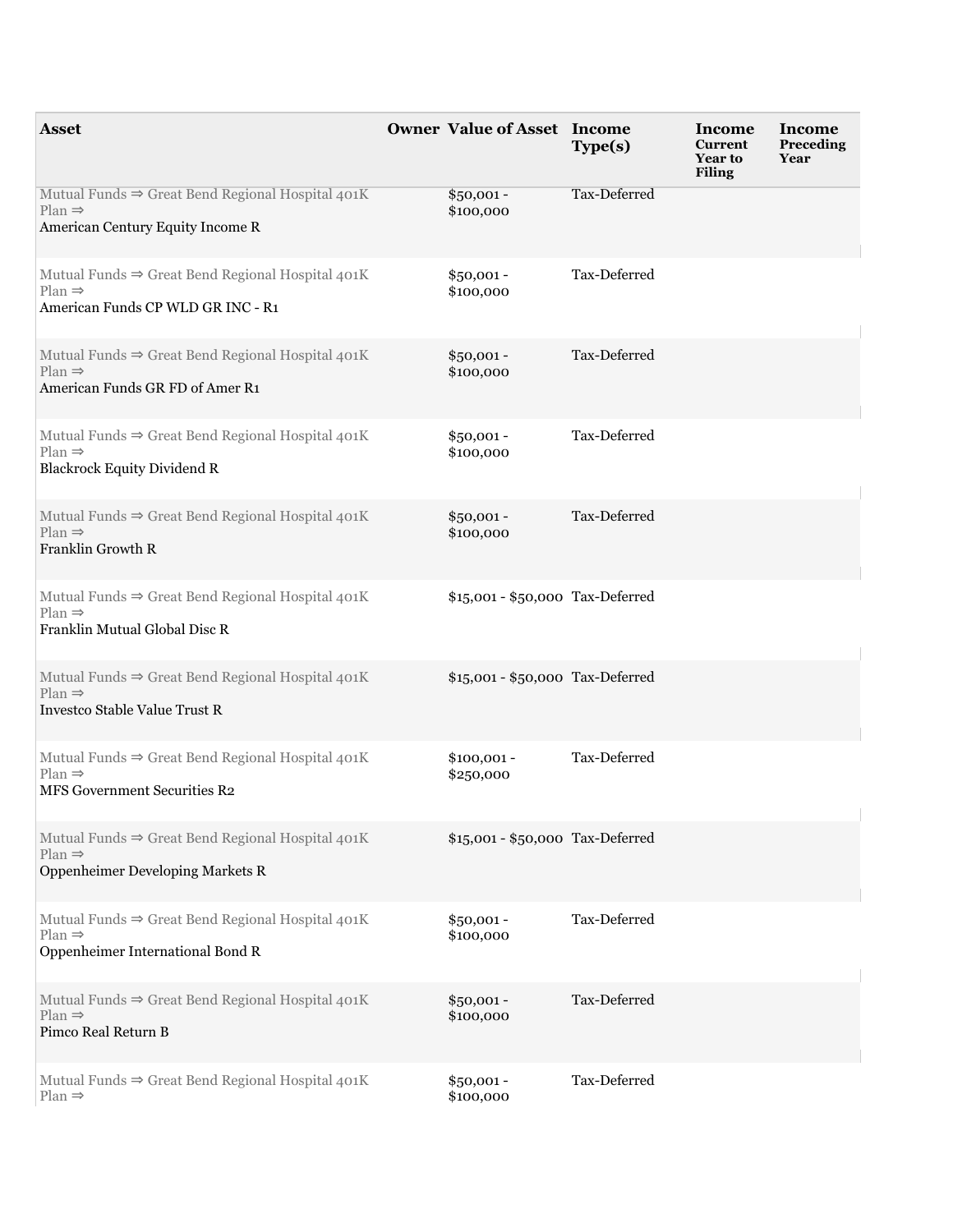| <b>Asset</b>                                                                                                                       |            | <b>Owner Value of Asset Income</b> | Type(s)                     | Income<br><b>Current</b><br><b>Year to</b><br><b>Filing</b> | Income<br>Preceding<br>Year |
|------------------------------------------------------------------------------------------------------------------------------------|------------|------------------------------------|-----------------------------|-------------------------------------------------------------|-----------------------------|
| Pimco Total Return R                                                                                                               |            |                                    |                             |                                                             |                             |
| Mutual Funds $\Rightarrow$ Great Bend Regional Hospital 401K<br>$Plan \Rightarrow$<br>Ridgeworth SM CAP Value Equity A             |            | \$15,001 - \$50,000 Tax-Deferred   |                             |                                                             |                             |
| Mutual Funds $\Rightarrow$ Great Bend Regional Hospital 401K<br>$Plan \Rightarrow$<br>The Hartford Global Cap App R3               |            | $$50,001 -$<br>\$100,000           | Tax-Deferred                |                                                             |                             |
| Mutual Funds $\Rightarrow$ Great Bend Regional Hospital 401K<br>$Plan \Rightarrow$<br>The Hartford Midcap R3                       |            | \$15,001 - \$50,000 Tax-Deferred   |                             |                                                             |                             |
| Mutual Funds $\Rightarrow$ Great Bend Regional Hospital 401K<br>$Plan \Rightarrow$<br>Victory Established Value R                  |            | \$15,001 - \$50,000 Tax-Deferred   |                             |                                                             |                             |
| Mutual Funds $\Rightarrow$ Great Bend Regional Hospital 401K<br>$Plan \Rightarrow$<br>Victory Small Co Opportunity R               |            | \$15,001 - \$50,000 Tax-Deferred   |                             |                                                             |                             |
| Mutual Funds $\Rightarrow$ LPL Financial $\Rightarrow$<br>Cash                                                                     | ${\rm SP}$ | $$1 - $1,000$                      | None                        |                                                             |                             |
| Mutual Funds $\Rightarrow$ LPL Financial $\Rightarrow$<br>First Trust Sabrient Bakers DZN 2015 MO FE RE -<br>Unit Investment Trust | $\rm SP$   | $$1,001 - $15,000$                 | Dividends                   | $$1 - $200$                                                 | None                        |
| COMMENTS: no income in 2013                                                                                                        |            |                                    |                             |                                                             |                             |
| Mutual Funds $\Rightarrow$ LPL Financial $\Rightarrow$<br>Insured Cash Account - Citibank NA                                       | $\rm SP$   | $$1 - $1,000$                      | None                        |                                                             |                             |
| Mutual Funds $\Rightarrow$ LPL Financial $\Rightarrow$<br>Insured Cash Account - Morgan Stanley NA                                 | $\rm SP$   | $$1 - $1,000$                      | None                        |                                                             |                             |
| Mutual Funds $\Rightarrow$ LPL Financial $\Rightarrow$<br>Insured Cash Account - Wells Fargo Bank NA                               | ${\rm SP}$ | $$1,001 - $15,000$                 | Interest                    | $$1 - $200$                                                 | $$1 - $200$                 |
| Mutual Funds $\Rightarrow$ LPL Financial $\Rightarrow$<br>Ishared US Real Estate ETF                                               | $\rm SP$   | \$15,001 - \$50,000 Dividends      |                             | $$201 -$<br>\$1,000                                         | $$1 - $200$                 |
| Mutual Funds $\Rightarrow$ LPL Financial $\Rightarrow$<br>ISHS MSCI Eafe Indx                                                      | ${\rm SP}$ | None                               | Capital Gains,<br>Dividends | $$1,001 -$<br>\$2,500                                       | $$201 -$<br>\$1,000         |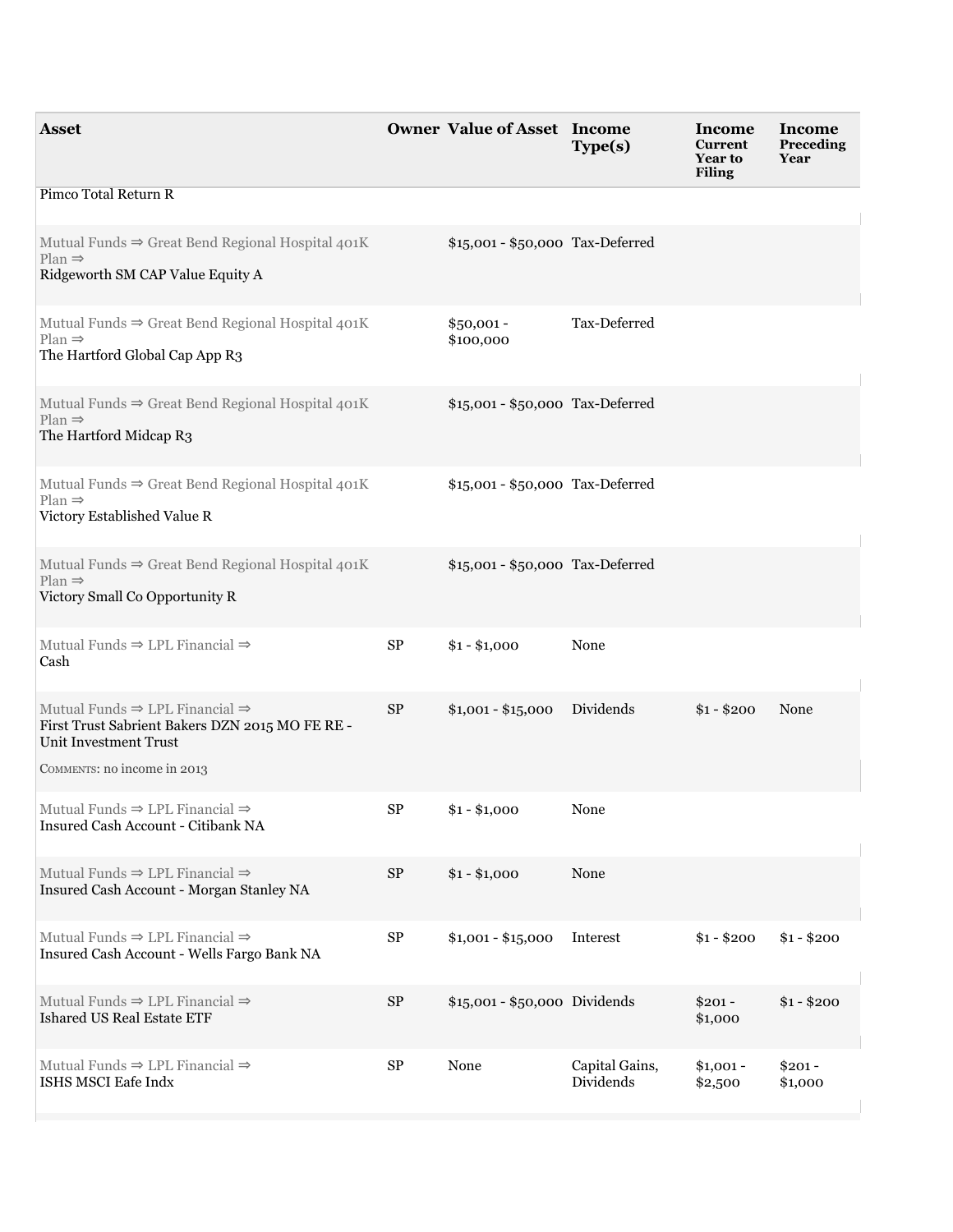| <b>Asset</b>                                                                                                |                  | <b>Owner Value of Asset Income</b> | Type(s)   | Income<br><b>Current</b><br><b>Year to</b><br><b>Filing</b> | Income<br>Preceding<br>Year |
|-------------------------------------------------------------------------------------------------------------|------------------|------------------------------------|-----------|-------------------------------------------------------------|-----------------------------|
| Mutual Funds $\Rightarrow$ LPL Financial $\Rightarrow$<br>SPDR S & P 500 ETF                                | $\rm SP$         | \$15,001 - \$50,000 Dividends      |           | $$201 -$<br>\$1,000                                         | $$201 -$<br>\$1,000         |
| Mutual Funds $\Rightarrow$ LPL Financial $\Rightarrow$<br>VNGDR TTL BD MKT ETF                              | $\rm SP$         | \$15,001 - \$50,000 Dividends      |           | $$201 -$<br>\$1,000                                         | $$1 - $200$                 |
| Mutual Funds $\Rightarrow$ Questar Capital Corporation $\Rightarrow$<br>Apple Inc Com                       | $\rm SP$         | \$15,001 - \$50,000 Dividends      |           | $$1 - $200$                                                 | None                        |
| Mutual Funds $\Rightarrow$ Questar Capital Corporation $\Rightarrow$<br>Colgate Palmolive Co Com            | SP               | $$1,001 - $15,000$                 | Dividends | $$1 - $200$                                                 | None                        |
| Mutual Funds $\Rightarrow$ Questar Capital Corporation $\Rightarrow$<br>Disney Walt Co Disney Com           | $DC$             | $$1,001 - $15,000$                 | None      |                                                             |                             |
| Mutual Funds $\Rightarrow$ Questar Capital Corporation $\Rightarrow$<br>Federated Capital Reserves - MMKT   | DC               | $$1,001 - $15,000$                 | None      |                                                             |                             |
| Mutual Funds $\Rightarrow$ Questar Capital Corporation $\Rightarrow$<br>Federated Capital Reserves - MMKT   | <b>SP</b>        | $$1,001 - $15,000$                 | None      |                                                             |                             |
| Mutual Funds $\Rightarrow$ Questar Capital Corporation $\Rightarrow$<br>Hartford Floating Rate Fund Class A | $\rm SP$         | $$1,001 - $15,000$                 | Dividends | $$1 - $200$                                                 | None                        |
| Mutual Funds $\Rightarrow$ Questar Capital Corporation $\Rightarrow$<br>McDonalds Corp                      | DC               | $$1,001 - $15,000$                 | Dividends | $$1 - $200$                                                 | None                        |
| Mutual Funds $\Rightarrow$ Questar Capital Corporation $\Rightarrow$<br>Pfizer Inc Com                      | DC               | $$1,001 - $15,000$                 | Dividends | $$1 - $200$                                                 | None                        |
| Mutual Funds $\Rightarrow$ Questar Capital Corporation $\Rightarrow$<br>Procter & Gamble Co Com             | $\rm SP$         | $$1,001 - $15,000$                 | Dividends | $$1 - $200$                                                 | None                        |
| Mutual Funds $\Rightarrow$ Scottrade $\Rightarrow$<br>Apple, Inc.                                           | $_{\mathrm{DC}}$ | $$1,001 - $15,000$                 | Dividends | $$1 - $200$                                                 | None                        |
| Mutual Funds $\Rightarrow$ Scottrade $\Rightarrow$<br>Apple, Inc.                                           | $DC$             | $$1,001 - $15,000$                 | Dividends | $$1 - $200$                                                 | None                        |
| Mutual Funds $\Rightarrow$ Scottrade $\Rightarrow$<br>Cash Balance                                          | DC               | $$1 - $1,000$                      | Interest  | None                                                        | None                        |
| Mutual Funds $\Rightarrow$ Scottrade $\Rightarrow$<br>Cash Balance                                          | DC               | $$1 - $1,000$                      | Interest  | None                                                        | None                        |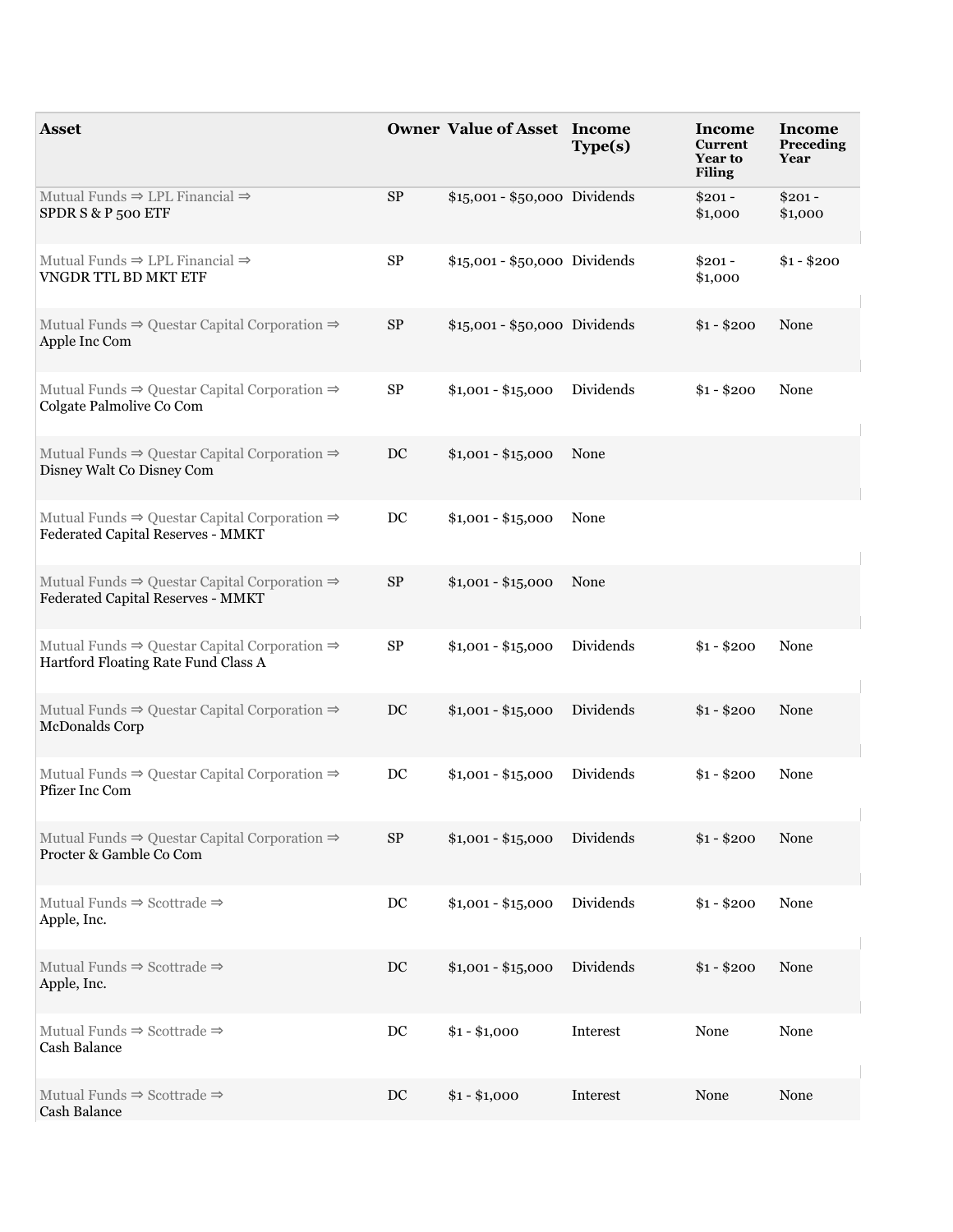| <b>Asset</b>                                                                                     |          | <b>Owner Value of Asset Income</b> | Type(s)                     | Income<br><b>Current</b><br><b>Year to</b><br><b>Filing</b> | Income<br>Preceding<br>Year |
|--------------------------------------------------------------------------------------------------|----------|------------------------------------|-----------------------------|-------------------------------------------------------------|-----------------------------|
|                                                                                                  |          |                                    |                             |                                                             |                             |
| Mutual Funds $\Rightarrow$ Waddell & Reed $\Rightarrow$<br><b>IVY Asset Stratey A</b>            | $\rm SP$ | $$1,001 - $15,000$                 | Capital Gains,<br>Dividends | $$1,001 -$<br>\$2,500                                       | $$1 - $200$                 |
| Mutual Funds $\Rightarrow$ Waddell & Reed $\Rightarrow$<br>Ivy Emerging Markets Equity A         | $\rm SP$ | $$1,001 - $15,000$                 | Dividends                   | $$1 - $200$                                                 | None                        |
| COMMENTS: new investment in 2014, was IVY Pacific Opportunities A                                |          |                                    |                             |                                                             |                             |
| Mutual Funds $\Rightarrow$ Waddell & Reed $\Rightarrow$<br><b>IVY Global Natural Resources A</b> | $\rm SP$ | $$1,001 - $15,000$                 | None                        |                                                             |                             |
| Mutual Funds $\Rightarrow$ Waddell & Reed $\Rightarrow$<br><b>IVY Large Cap Growth A</b>         | $\rm SP$ | $$1,001 - $15,000$                 | Capital Gains,<br>Dividends | $$201 -$<br>\$1,000                                         | $$201 -$<br>\$1,000         |
| Mutual Funds $\Rightarrow$ Waddell & Reed $\Rightarrow$<br><b>IVY Mid Cap Growth A</b>           | $\rm SP$ | $$1,001 - $15,000$                 | Capital Gains,<br>Dividends | $$1,001 -$<br>\$2,500                                       | $$201 -$<br>\$1,000         |
| Mutual Funds $\Rightarrow$ Waddell & Reed $\Rightarrow$<br><b>IVY Pacific Opportunities A</b>    | $\rm SP$ | None                               | Dividends                   | None                                                        | $$1 - $200$                 |
| Mutual Funds $\Rightarrow$ Waddell & Reed $\Rightarrow$<br>WR Advisors Municipal Bond A          | $\rm SP$ | $$1,001 - $15,000$                 | Dividends                   | $$201 -$<br>\$1,000                                         | $$1 - $200$                 |
| Mutual Funds $\Rightarrow$ Waddell & Reed $\Rightarrow$<br>WR Advisors Municipal High Income A   | $\rm SP$ | $$1,001 - $15,000$                 | Dividends                   | $$201 -$<br>\$1,000                                         | $$201 -$<br>\$1,000         |
| Mutual Funds $\Rightarrow$ Waddell & Reed $\Rightarrow$<br>WR Advisors Science and Technology A  | $\rm SP$ | $$1,001 - $15,000$                 | Capital Gains               | $$201 -$<br>\$1,000                                         | $$201 -$<br>\$1,000         |
| Mutual Funds $\Rightarrow$ Waddell & Reed $\Rightarrow$<br>WR Advisors Tax-Managed Equity A      | $\rm SP$ | $$1,001 - $15,000$                 | Capital Gains,<br>Dividends | $$201 -$<br>\$1,000                                         | $$201 -$<br>\$1,000         |
| Mutual Funds $\Rightarrow$ Woodbury Financial $\Rightarrow$<br>Apple Inc Com                     | $\rm SP$ | None                               | Dividends                   | $$201 -$<br>\$1,000                                         | $$201 -$<br>\$1,000         |
| Mutual Funds $\Rightarrow$ Woodbury Financial $\Rightarrow$<br>Apple Inc Com                     | DC       | $$1,001 - $15,000$                 | Dividends                   | $$1 - $200$                                                 | $$1 - $200$                 |
| Mutual Funds $\Rightarrow$ Woodbury Financial $\Rightarrow$<br>Disney Walt Co Disney Com         | DC       | $$1,001 - $15,000$                 | Dividends                   | $$1 - $200$                                                 | None                        |
| Mutual Funds $\Rightarrow$ Woodbury Financial $\Rightarrow$<br>Federated Capital Reserves - MMKT | DC       | $$1,001 - $15,000$                 | None                        |                                                             |                             |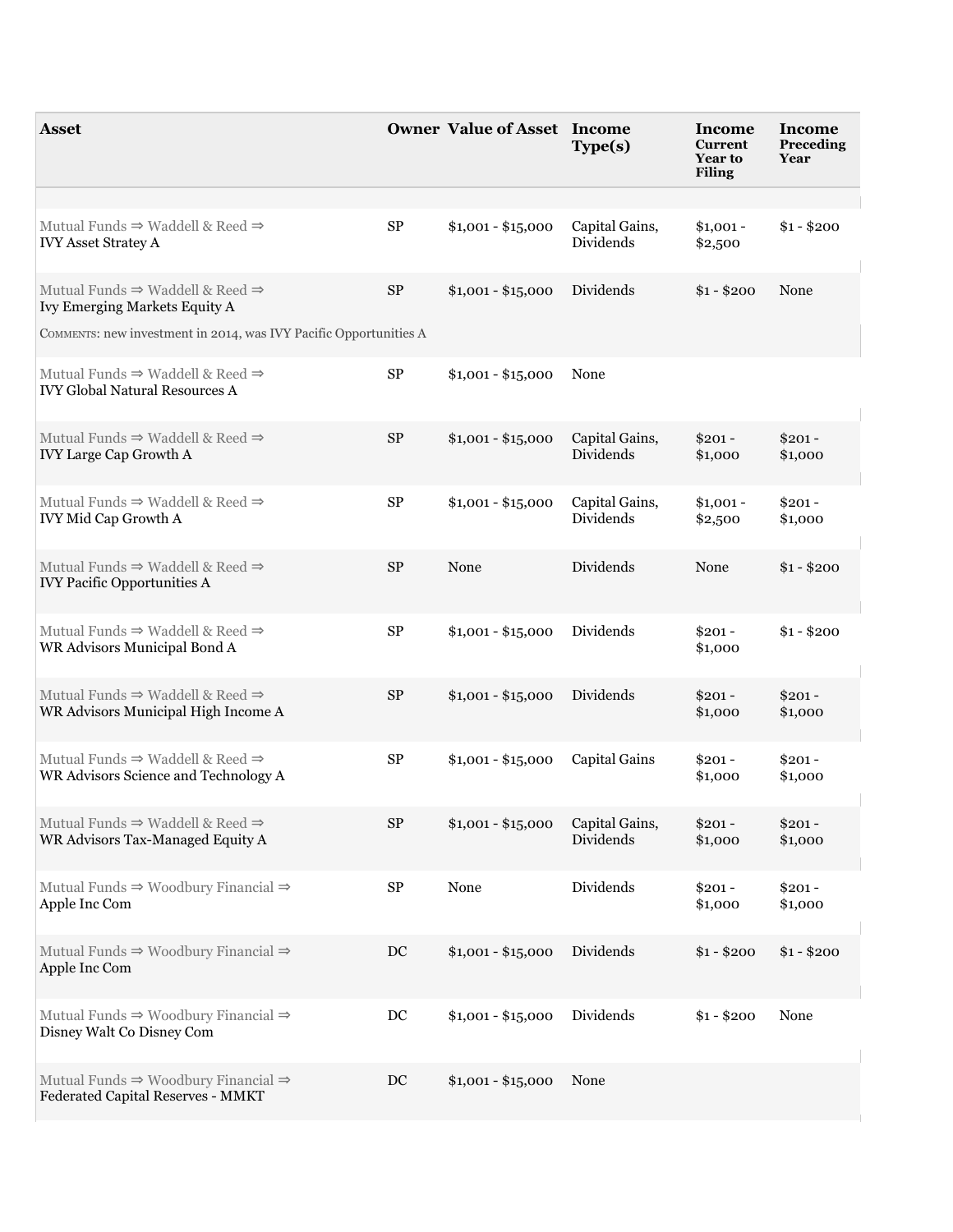| <b>Asset</b>                                                                                                                                                |             | <b>Owner Value of Asset Income</b> | Type(s)                 | Income<br>Current<br><b>Year to</b><br><b>Filing</b> | Income<br>Preceding<br>Year |
|-------------------------------------------------------------------------------------------------------------------------------------------------------------|-------------|------------------------------------|-------------------------|------------------------------------------------------|-----------------------------|
| Mutual Funds $\Rightarrow$ Woodbury Financial $\Rightarrow$<br>Pfizer Inc Com                                                                               | $_{\rm DC}$ | $$1,001 - $15,000$                 | Dividends               | $$201 -$<br>\$1,000                                  | $$201 -$<br>\$1,000         |
| Mutual Funds $\Rightarrow$ Woodbury Financial $\Rightarrow$<br>Pfizer Inc Com                                                                               | DC          | None                               | Dividends               | $$201 -$<br>\$1,000                                  | $$201 -$<br>\$1,000         |
| Oil Working Interest $\Rightarrow$<br>MV Purchasing, 1% Interest<br><b>DESCRIPTION: Location: Stafford County</b>                                           | $\rm SP$    | $$100,001 -$<br>\$250,000          | Oil Working<br>Interest | $$50,001 -$<br>\$100,000                             | $$100,001 -$<br>\$1,000,000 |
| Privately Owned Corporation $\Rightarrow$<br>Heartland Regional OBGYN, PA, 55% Interest<br>DESCRIPTION: Medical Services Location: Great Bend, KS           |             | $$250,001 -$<br>\$500,000          | Corporation             | $$15,001 -$<br>\$50,000                              | $$5,001 -$<br>\$15,000      |
| Stock in privately owned corporation $\Rightarrow$<br>The Club @ Stoneridge, Inc., 5% Interest<br>DESCRIPTION: Location: Great Bend, KS                     |             | \$15,001 - \$50,000 Dividends      |                         | $$2,501 -$<br>\$5,000                                | $$1,001 -$<br>\$2,500       |
| Stock in privately owned corporation $\Rightarrow$ Great Bend<br>Coop Assn. $\Rightarrow$<br>Great Bend Coop Assn.<br>DESCRIPTION: Location: Great Bend, KS |             | $$1,001 - $15,000$                 | Patronage<br>Dividends  | $$201 -$<br>\$1,000                                  | $$201 -$<br>\$1,000         |
| Universal Life Policy $\Rightarrow$<br>Pacific Life                                                                                                         |             | \$15,001 - \$50,000 None           |                         |                                                      |                             |
| Variable Life Polity $\Rightarrow$ Union Security Insurance<br>Company $\Rightarrow$<br>General Account<br>DESCRIPTION: Union Security Ins. Co.             | <b>SP</b>   | $$1 - $1,000$                      | Capital Gains           | $$1 - $200$                                          | $$1 - $200$                 |
| Variable Life Polity $\Rightarrow$ Union Security Insurance<br>Company $\Rightarrow$<br>Global Growth Fund<br>DESCRIPTION: Union Security Ins Co.           | SP          | $$50,001 -$<br>\$100,000           | Capital Gains           | $$5,001 -$<br>\$15,000                               | $$15,001 -$<br>\$50,000     |
| Variable Life Polity $\Rightarrow$ Union Security Insurance<br>Company $\Rightarrow$<br>Growth Opps Fund<br>DESCRIPTION: Union Security Ins. Co.            | $\rm SP$    | \$15,001 - \$50,000 Capital Gains  |                         | $$5,001 -$<br>\$15,000                               | $$5,001 -$<br>\$15,000      |
| Variable Life Polity $\Rightarrow$ Union Security Insurance<br>Company $\Rightarrow$<br>Midcap Value                                                        | ${\rm SP}$  | \$15,001 - \$50,000 Capital Gains  |                         | $$5,001 -$<br>\$15,000                               | $$5,001 -$<br>\$15,000      |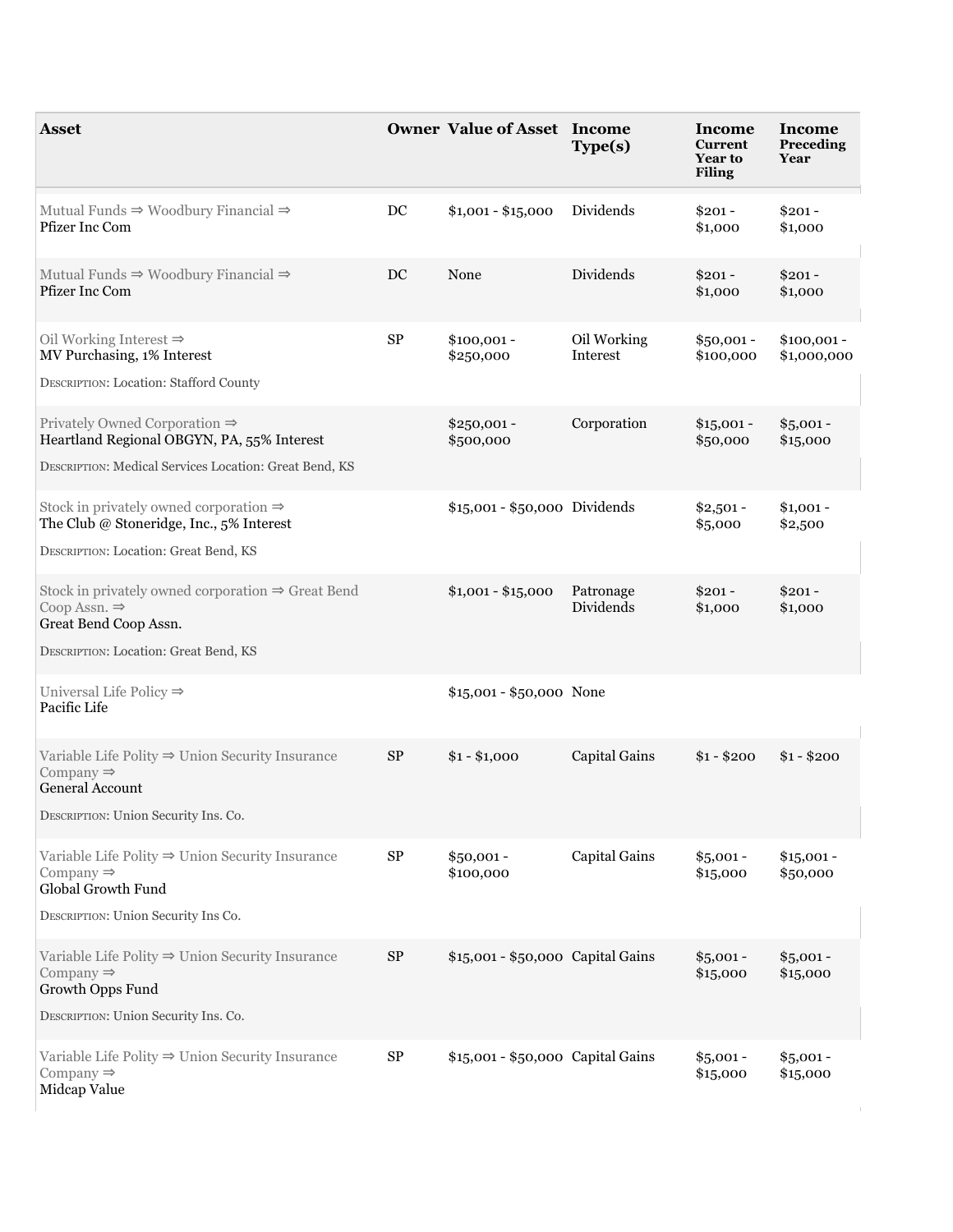| <b>Asset</b>                                                                                                  |           | <b>Owner Value of Asset Income</b> | Type(s) | <b>Income</b><br>Current<br><b>Year to</b><br><b>Filing</b> | Income<br>Preceding<br>Year |
|---------------------------------------------------------------------------------------------------------------|-----------|------------------------------------|---------|-------------------------------------------------------------|-----------------------------|
| DESCRIPTION: Union Security Ins. Co.                                                                          |           |                                    |         |                                                             |                             |
| Variable Life Polity $\Rightarrow$ Union Security Insurance<br>Company $\Rightarrow$<br>Small Cap Growth Fund | <b>SP</b> | \$15,001 - \$50,000 Capital Gains  |         | $$5,001 -$<br>\$15,000                                      | $$5,001 -$<br>\$15,000      |
| DESCRIPTION: Union Security Ins. Co.                                                                          |           |                                    |         |                                                             |                             |

 $^\ast$  Asset class details available at the bottom of this form.

## **ScheDule c: earneD income**

| <b>Source</b>                                      | <b>Type</b>                                     | <b>Amount</b><br><b>Current Year to</b><br><b>Filing</b> | <b>Amount</b><br><b>Preceding Year</b> |
|----------------------------------------------------|-------------------------------------------------|----------------------------------------------------------|----------------------------------------|
| Heartland Regional OBGYN PA/Marshall-Henrikson MDS | salary                                          | \$342,025                                                | \$464,000                              |
| State of Kansas-KS Dept of Wildlife & Parks        | salary - board meetings                         | \$3,808                                                  | \$245                                  |
| Great Bend Regional Hospital                       | salary                                          | \$439,606                                                | \$306,396                              |
| <b>Farmers Bank &amp; Trust</b>                    | director fee                                    | \$14,750                                                 | \$10,350                               |
| Kansas Medical Society                             | Consulting for Standard<br>of Care Requirements | \$500                                                    | \$400                                  |
| <b>KAMMCO</b>                                      | <b>Expert Witness</b>                           | \$12,075                                                 | N/A                                    |
| <b>Barton County</b>                               | Consulting-Supervision<br>of Health Dept.       | \$3,880                                                  | N/A                                    |
| Kansas Foundation for Medical Care, Inc            | Consulting for Standard<br>of Care Requirements | \$938                                                    | N/A                                    |
| <b>Great Bend Regional Hopsital</b>                | director fee                                    | \$6,938                                                  | \$11,125                               |
| Great Bend Regional Hospital                       | Consulting-Quality<br>Assurance                 | N/A                                                      | \$6,033                                |
| Hite, Fanning & Honeymoon, LLP                     | <b>Expert Witness</b>                           | \$1,750                                                  | N/A                                    |

## **ScheDule D: liaBilitieS**

|           | Owner Creditor            | Date Incurred Type |               | <b>Amount of</b><br>Liability |
|-----------|---------------------------|--------------------|---------------|-------------------------------|
| <b>SP</b> | LVMC, Inc.                | April 2015         | personal loan | $$10,000 - $15,000$           |
|           | GBRH Properties 2009, LLC | January 2014       | personal loan | $$15,001 - $50,000$           |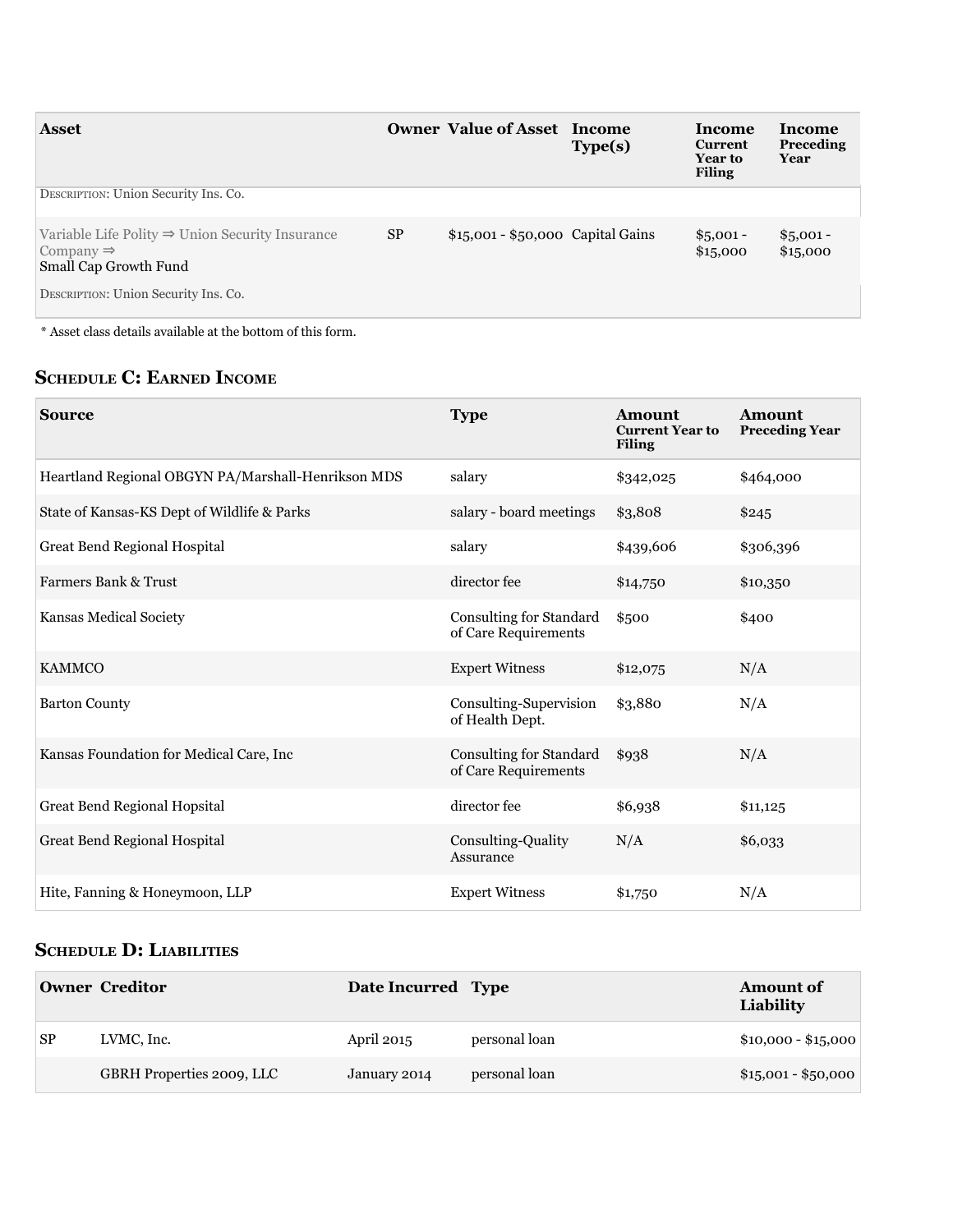## **SCHEDULE E: POSITIONS**

| <b>Position</b>                          | <b>Name of Organization</b>                      |
|------------------------------------------|--------------------------------------------------|
| President, Secretary, Director, Employee | Heartland Regional OBGYN, PA                     |
| President, Director                      | LVMC, Inc.                                       |
| Director                                 | Rattlesnake Ranch, Inc.                          |
| President, Director                      | Quivira Ranch, Inc.                              |
| Employee, Chairman, Board Member         | <b>Great Bend Regional Hopsital</b>              |
| Paid Board Member, Commissioner          | Kansas Department of Wildlife, Parks and Tourism |
| Director, Vice Chairman                  | Farmers Enterprises, Inc. & Subsidiaries         |
| District Governor                        | Rotary International District #5670              |
| <b>Board Member</b>                      | First Christian Church                           |

# **ScheDule f: agreementS**

| Date       | <b>Parties To</b>                                 | <b>Terms of Agreement</b>      |
|------------|---------------------------------------------------|--------------------------------|
| April 2015 | Heartland Regional OBGYN, PA                      | <b>Employment Agreement</b>    |
| April 2015 | Kansas Department of Wildlife, Parks &<br>Tourism | <b>Board Paid Position</b>     |
| April 2015 | Great Bend Regional Hopsital                      | <b>Employment Agreement</b>    |
| April 2015 | Great Bend Regional Hopsital                      | Participation in the 401K Plan |

# **ScheDule J: compenSation in exceSS of \$5,000 paiD By one Source**

| <b>Source (Name and Address)</b>                                                        | <b>Brief Description of Duties</b> |
|-----------------------------------------------------------------------------------------|------------------------------------|
| KAMMCO (Topeka, KS, US)                                                                 | expert witness                     |
| Farmers Bank & Trust (Great Bend, KS, US)                                               | director fees                      |
| Great Bend Regional Hopsital (Great Bend, KS, US) director fees                         |                                    |
| Great Bend Regional Hopstial (Great Bend, KS, US) consulting - quality assurance review |                                    |

## **ScheDule a aSSet claSS DetailS**

- 529 college savings plan (Owner: DC) LOCATION: KS
- 529 college savings plan ⇒ american Funds (Owner: DC)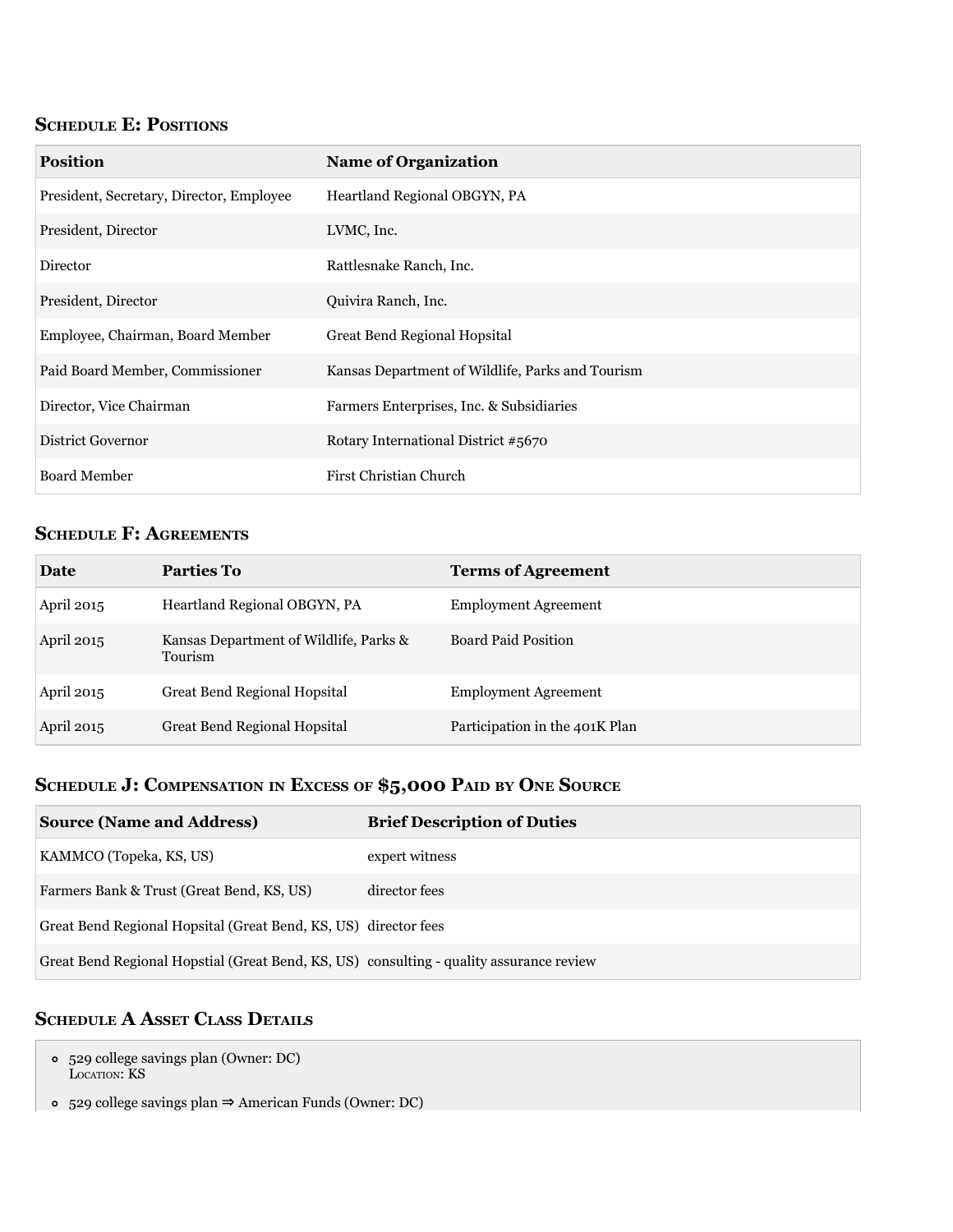LOCATION: VA

- 529 college savings plan ⇒ Waddell & Reed (Owner: DC) LOCATION: AZ
- american Funds IRa (Owner: SP)
- american Funds IRa (Owner: SP)
- Business Related Entity (Owner: SP) LOCaTION: US
- Business Related Entity (Owner: JT) LOCaTION: US
- Business Related Entity ⇒ Board Room Feeders, LLC (Owner: SP) LOCaTION: Great Bend/Barton, KS, US
- Business Related Entity ⇒ Club West of Great Bend, LLC (Owner: SP) LOCaTION: Great Bend/Barton, KS, US
- Business Related Entity ⇒ Farmers Enterprises, Inc. (Owner: JT) LOCaTION: Great Bend, KS, US
- Business Related Entity ⇒ Great Bend Regional Hospital, LLC (Owner: SP) LOCaTION: Great Bend/Barton, KS, US
- Business Related Entity ⇒ Jacam Chemical Company, Inc. (Owner: SP) LOCaTION: Sterling, KS, US
- Cash Balances (100% Interest) (Owner: DC) LOCaTION: Great Bend/Barton, KS, US DESCRIPTION: Farmers Bank & Trust
- Cash Balances (100% Interest) (Owner: JT) LOCaTION: Great Bend/Barton, KS, US DESCRIPTION: Farmers Bank & Trust
- Cash Balances (100% Interest) (Owner: SP) LOCaTION: Great Bend/Barton, KS, US DESCRIPTION: Farmers Bank & Trust
- Cash Balances (100% Interest) LOCaTION: Great Bend/Barton, KS, US DESCRIPTION: Farmers Bank & Trust
- investment holding entities LOCaTION: US
- Investment holding entities (Owner: SP) LOCaTION: US
- investment holding entities ⇒ GBRH Properties 2009, LLC LOCaTION: Great Bend/Barton, KS, US
- Investment holding entities ⇒ Healthcare Properties Fund 1, LLC (Owner: SP) LOCaTION: Leawood, KS, US
- Investment holding entities ⇒ NCM Bioscience Partners, LLC (Owner: SP) LOCaTION: Leawood, KS, US
- Investment holding entities ⇒ Quivira Ranch. Inc. (20% Interest) (Owner: SP) LOCaTION: Stafford County, KS, US
- investment holding entities ⇒ Rattlesnake Ranch, Inc. (20% Interest) LOCaTION: Stafford County, KS, US
- Investment Holding Entity (Owner: DC)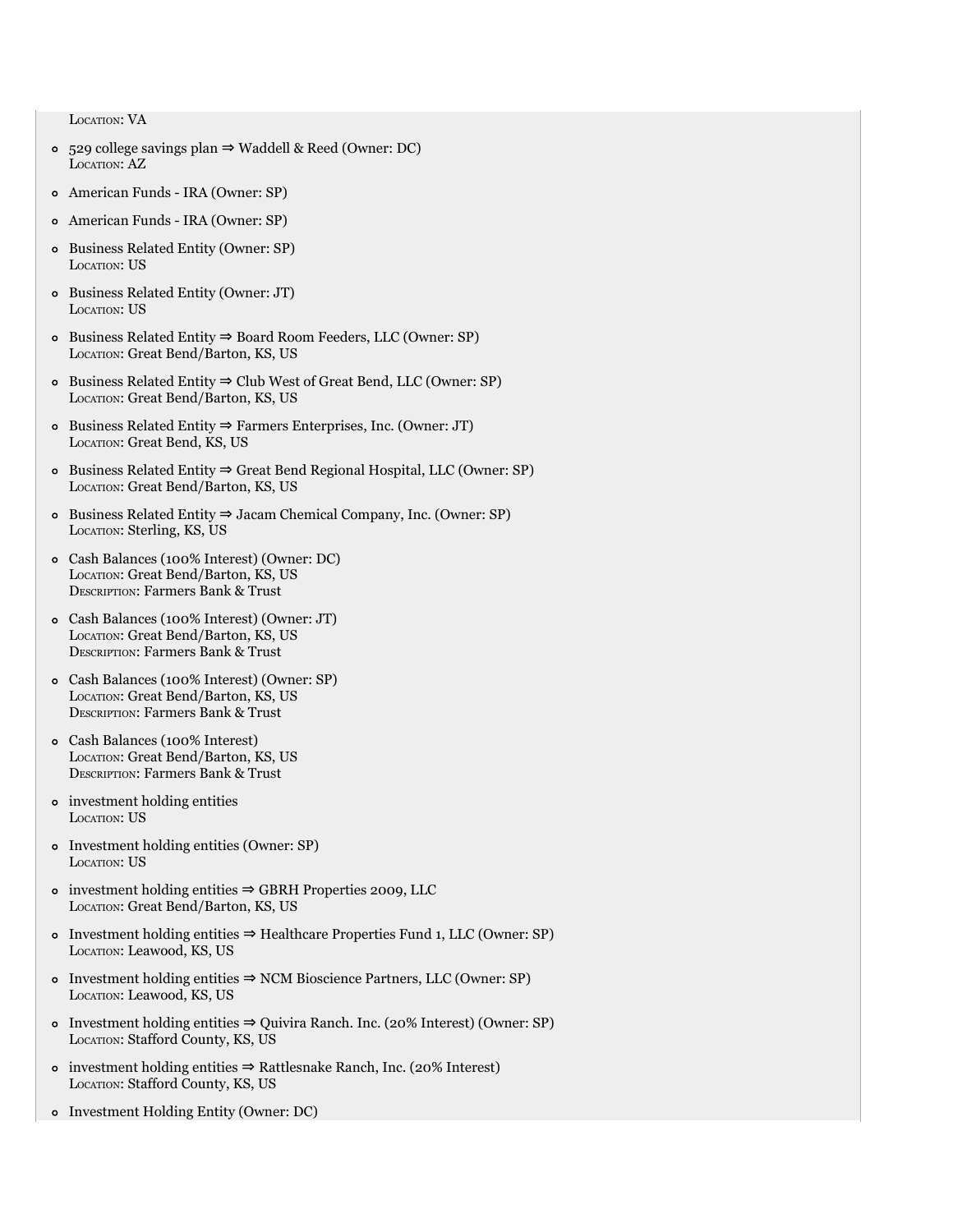LOCaTION: US

- Investment Holding Entity ⇒ LVMC, Inc. (Owner: DC) LOCaTION: Great Bend/Barton, KS, US
- Mutual Funds (Owner: SP) LOCaTION: US
- Mutual Funds (Owner: DC) LOCaTION: US
- Mutual Funds LOCATION: US
- Mutual Funds ⇒ Great Bend Regional Hospital 401K Plan
- Mutual Funds ⇒ LPL Financial (Owner: SP)
- Mutual Funds ⇒ Questar Capital Corporation (Owner: DC)
- Mutual Funds ⇒ Questar Capital Corporation (Owner: SP)
- Mutual Funds ⇒ Scottrade (Owner: DC)
- Mutual Funds ⇒ Waddell & Reed (Owner: SP)
- Mutual Funds ⇒ Woodbury Financial (Owner: DC)
- Mutual Funds ⇒ Woodbury Financial (Owner: SP)
- Oil Working Interest (Owner: SP) LOCaTION: US
- Privately Owned Corporation LOCATION: US
- Stock in privately owned corporation LOCaTION: Great Bend/Barton, KS, US
- Stock in privately owned corporation ⇒ Great Bend Coop assn. LOCaTION: Great Bend/Barton, KS, US
- Universal Life Policy LOCaTION: US
- Variable Life Polity (Owner: SP)
- Variable Life Polity ⇒ Union Security Insurance Company (Owner: SP)

#### **excluSionS of SpouSe, DepenDent, or truSt information**

**trusts**: Details regarding "Qualified Blind Trusts" approved by the Committee on Ethics and certain other "excepted trusts" need not be disclosed. Have you excluded from this report details of such a trust benefiting you, your spouse, or dependent child?

 $C$  Yes  $C$  No

**Exemption**: Have you excluded from this report any other assets, "unearned" income, transactions, or liabilities of a spouse or dependent child because they meet all three tests for exemption?

 $C$  Yes  $C$  No

#### **certification anD Signature**

 $\overline{V}$  I CERTIFY that the statements I have made on the attached Financial Disclosure Report are true, complete, and correct to the